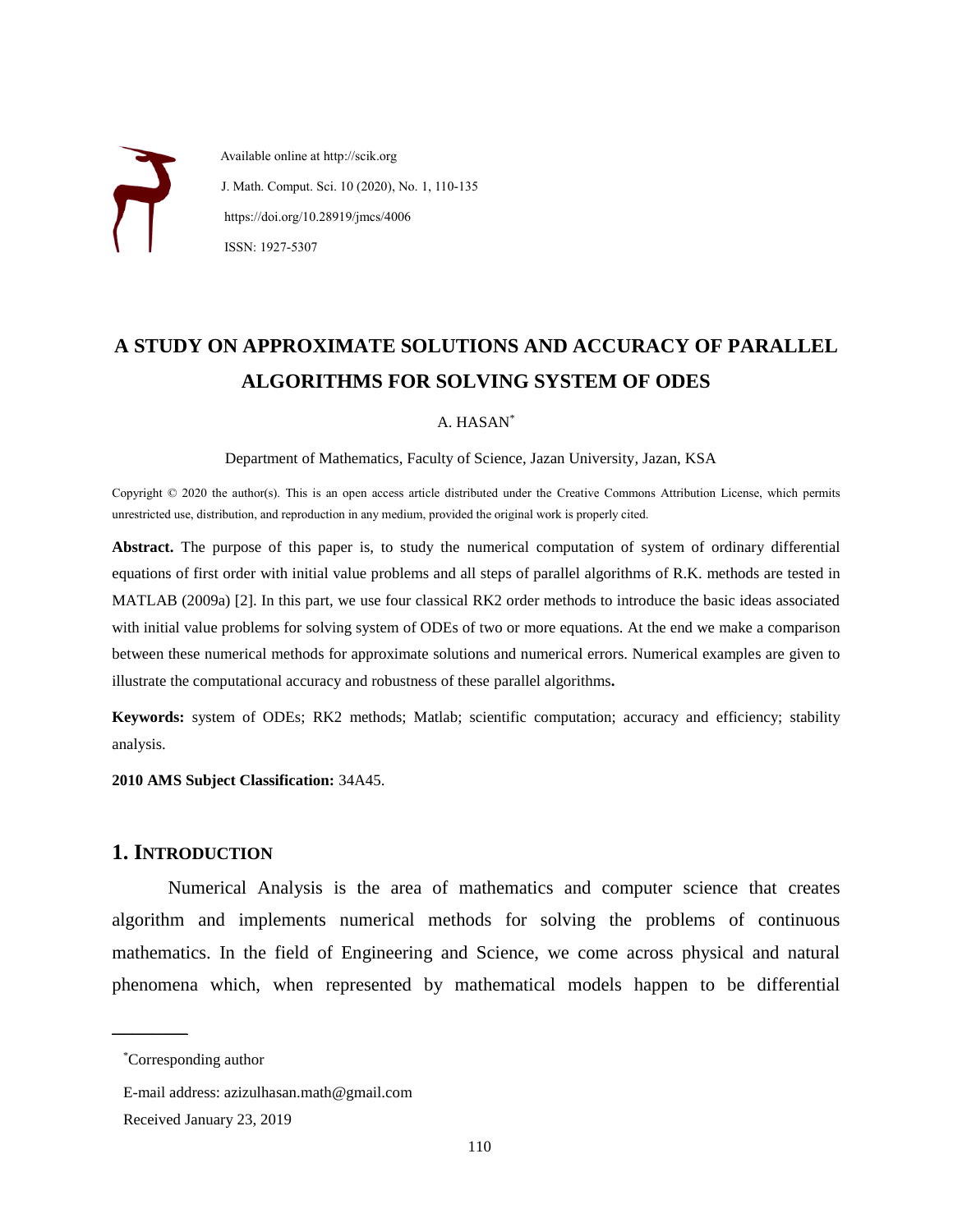equations. Solving system of linear simultaneous differential equations is one of the most important and challenging problems in science and engineering applications. It arises in a wide variety of practical applications in Physics, Chemistry, Biosciences, Engineering, etc. System of linear differential equations arises in various theoretical research fields as well as applications in science and engineering. After the availability of computers, we go to numerical methods which are suited for computer operations. For example, system of Lorentz equations and system of coupled equations, deflection of a beam, etc. are represented by differential equations. Hence solution of differential equation is a necessity in such studied. There are number of differential equations which we studied in calculus to get closed form solutions. But all differential equations do not possess closed form solutions or finite form solutions. Even they possess closed form solutions; we do not know the method of getting it. In such situations depending upon the need of the hour, we go in for numerical solutions of differential equations. In researches, especially after the advent of computer, the numerical solutions of the differential equations have becomes easy for manipulation. The dynamic behavior of systems is an important subject. A mechanical system involves displacements, velocities, and accelerations. An electric or electronic system involves voltages, currents, and time derivatives of these quantities. An equation that involves one or more derivatives of the unknown function is called an ordinary differential equation, abbreviated as Ode. The problems of solving an ode are classified into initial-value problems and boundary value problems, depending on how the conditions at the endpoints of the domain are specified. All the conditions of an initial-value problem are specified at the initial point. On the other hand, the problem becomes a boundary-value problem if the conditions are needed for both initial and final points. The ode in the time domain are initial-value problems, so all the conditions are specified at the initial time, such as  $x = 0$ . For notations, we use x as an independent variable. It is important to note that our focus here is on the practical use of numerical methods in order to solve some typical problems, not to present any consistent theoretical background. Today there are numerous methods that produce numerical approximations to the solution of differential equations. There are many excellent and exhaustive texts on these subjects that may be consulted. [3-7]. Our purpose is here, to compare the accuracy of various algorithms and how we can solve the systems of ODEs numerically and also checks the stability analysis using Matlab [2].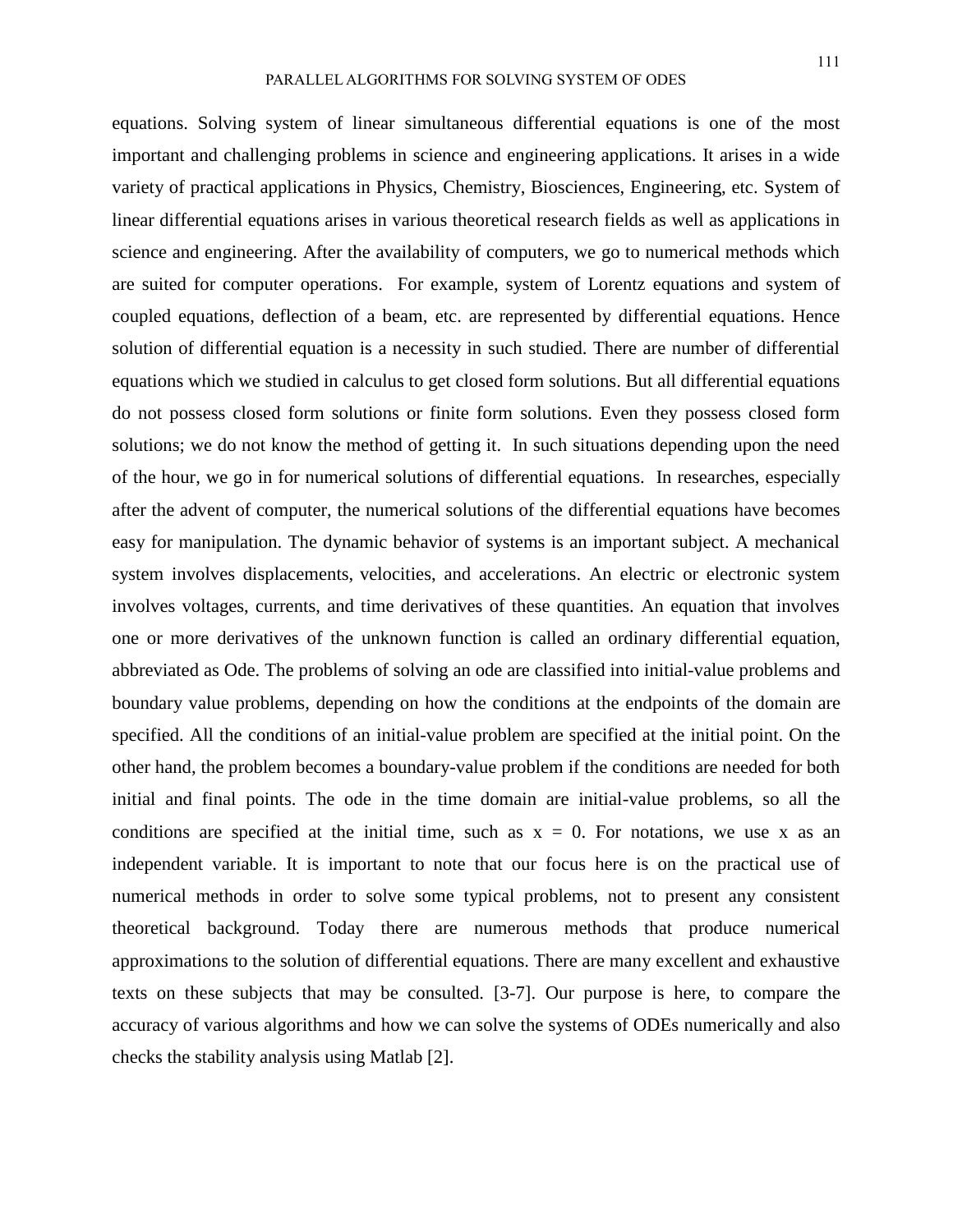# **1.1. DEFINITION AND NOTATION.** The system of ordinary differential equations considers has the form:

$$
\frac{dy}{dx} = f(x, y(x)), \quad y(x_0) = y_0, \quad x \in [x_0, x_n]
$$
 (i)

Here  $y(x)$  and  $f(x, y)$  are vector -valued functions

$$
y(x) = (y_1(x), y_2(x), y_3(x), \dots \dots \dots \dots y_m(x)),
$$
  

$$
f(x, y) = (f_1(x, y), f_2(x, y), f_3(x, y), \dots \dots \dots \dots f_m(x, y)),
$$

so that we are dealing with m simultaneous first-order equations.

**Definition:** The function  $f(x, y_1, y_2, \ldots, y_m)$ , defined on the set  $D = \{(x, y_1, y_2, \ldots, y_m) | a \le x \le m\}$ b and  $-\infty < y_i < \infty$ , for each i = 1, 2,..., m} is said to satisfy a Lipschitz condition on D in the variables  $y_1, y_2, \ldots, y_m$  if a constant  $L > 0$  exists with

$$
\left| f(x, y_1, y_2 \dots y_m) - f(x, z_1, z_2 \dots z_m) \right| \le L \sum_{j=1}^{j=m} |y_j - z_j| \tag{ii}
$$

for all  $(x, y_1, \ldots, y_m)$  and  $(x, z_1, \ldots, z_m)$  in D. By using the Mean Value Theorem, it can be shown that if f and its first partial derivatives are continuous on D and if

 $\partial f(x, y_1, y_2, \ldots, y_m) / \partial y_i \leq L$ , for each i = 1, 2, ..., m

and all  $(x, y_1, \ldots, y_m)$  in D, then f satisfies a Lipschitz condition on D with Lipschitz constant L [3]. A basic existence and uniqueness theorem follows.

**Theorem:** Suppose that  $D = \{(x, y_1, y_2, \ldots, y_m) \mid a \le x \le b \text{ and } -\infty < y_i < \infty, \text{ for each } i = 1, 2, \ldots\}$ , m}, and let  $f_i(x, y_1, \ldots, y_m)$ , for each  $i = 1, 2, \ldots, m$ , be continuous and satisfy a Lipschitz condition on D. The system of first-order differential equations (1), subject to the initial conditions (1), has a unique solution  $y_1(x), \ldots, y_m(x)$ , for  $a \le x \le b$ .

Methods to solve systems of first-order differential equations are generalizations of the methods for a single first-order equation presented.[3]

### **2. MATERIALS AND METHODS**

 Numerical methods are commonly used for solving mathematical problems that are formulated in science and engineering where it is difficult or even impossible to obtain exact solutions. Only a limited number of differential equations can be solved analytically. Numerical methods, on the other hand, can give an approximate solution to (almost) any equation. Literal implementation of this procedure results in Euler's method, which is, however, not recommended for any practical use. There are other methods more sophisticated than Euler's.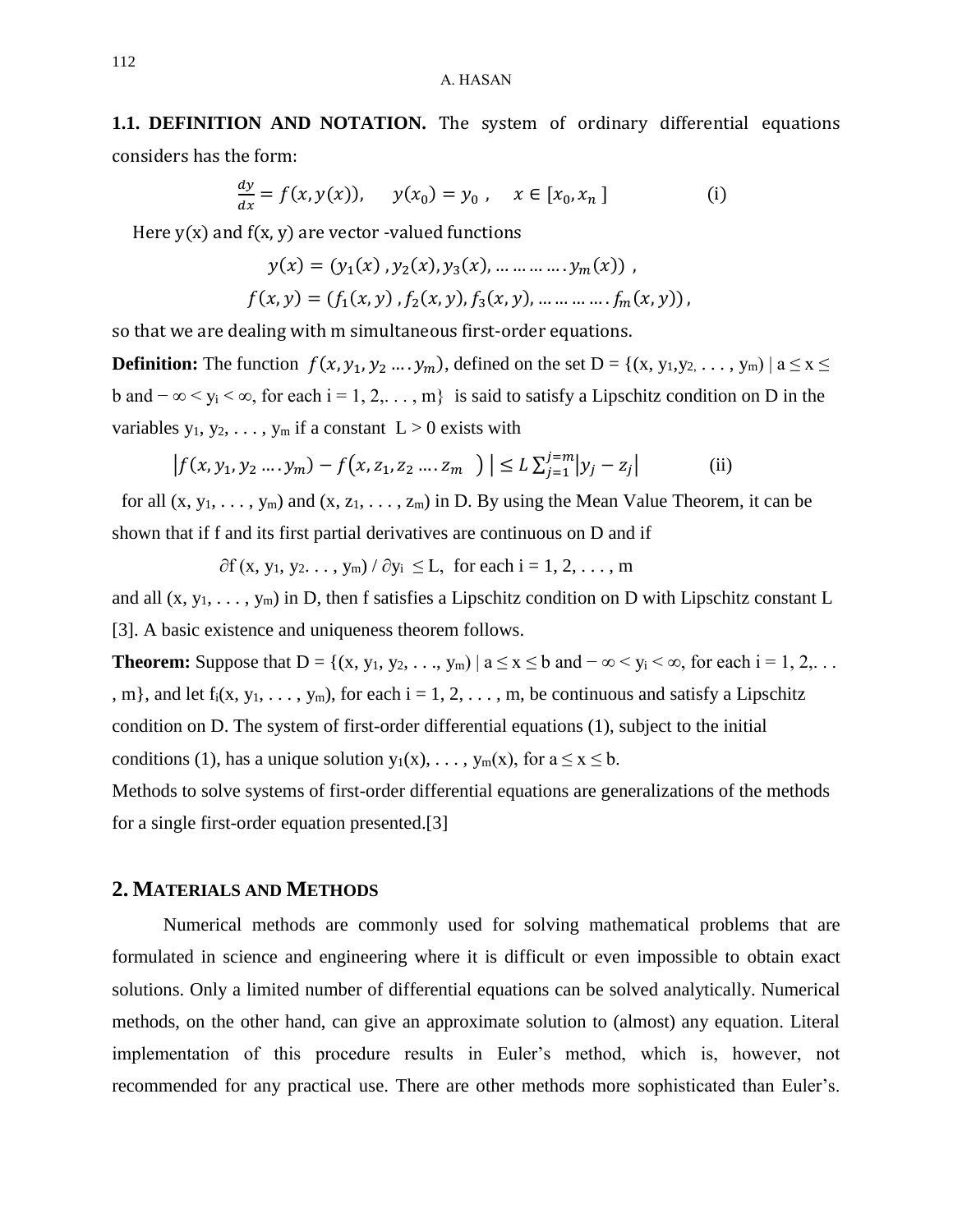Among one of them is Runge-Kutta methods. Now, we are interested to talk about Runge Kutta methods. In the differential equation  $y' = f(x, y)$  on the interval [x<sub>j</sub>, x<sub>j+1</sub>] we get [1]

**Second Order Explicit Runge Kutta Methods:** Consider the following Second Order Runge kutta methods with two slopes

$$
y_{j+1} = y_j + [w_1k_1 + w_2k_2]
$$
  
\n
$$
k_1 = h f (x_j, y_j)
$$
  
\n
$$
k_2 = h f (x_j + c_2h, y_j + a_{21}k_1)
$$
\n(2)

where  $k_1$  and  $k_2$  are mention above. Thus we have four parameters  $c_2$ ,  $a_{21}$ ,  $w_1$  and  $w_2$  are chosen to make  $y_{j+1}$  closer to  $y(x_{j+1})$  and to be determined. The values of  $c_2$ ,  $a_{21}$ ,  $w_1$  and  $w_2$  are evaluated by setting the second order equation to Taylor series expansion to the second order term. Now Taylor series expansion about  $x_i$  gives

$$
y(x_{j+1}) = y(x_j) + hy'(x_j) + \frac{h^2}{2!}y''(x_j) + \frac{h^3}{3!}y'''(x_j) + \dots + \dots + \dots
$$
  

$$
y(x_{j+1}) = y(x_j) + hf(x_j, y(x_j)) + \frac{h^2}{2!}(f_x + ff_y) + \frac{h^3}{3!}[f_{xx} + 2ff_{xy} + f^2f_{yy} + f_y(f_x + ff_y)] + \dots + \dots
$$
  
(3)

We also have  $k_1 = h f_i$ 

$$
k_2=h\;f\;(x_j+c_2h\;,\;\;y_j+a_{21}hf_j)
$$

$$
k_2 = h[f_j + h(c_2f_x + a_{21}ff_y)_{xj} + \frac{h^2}{2!} (c^2 f_{xx} + 2c_2a_{21}ff_{xy} + a_{21}^2 f^2 f_{yy}) + \dots \dots \dots]
$$

Putting the values of  $k_1$  and  $k_2$  in (2) we get

$$
y_{j+1} = y_j + (w_1 + w_2)hf_j + h^2(w_2c_2f_x + w_2a_{21}ff_y) + \frac{h^3}{2}w_2(c_2f_{xx} + 2c_2a_{21}ff_{xy} + a_{21}^2f^2f_{yy}) + \cdots \dots
$$
\n(4)

Comparing the coefficients of h and  $h^2$  in (3) and (4) we obtain

$$
w_1 + w_2 = 1
$$

$$
w_2c_2 = \frac{1}{2}
$$

$$
w_2a_{21} = \frac{1}{2}
$$

Thus we get three equations of four unknowns and their solution is

$$
a_{21} = c_2 \text{ , } w_2 = \frac{1}{2c_2} \text{ , and } w_1 = 1 - \frac{1}{2c_2}
$$

Where  $c_2$  is not equal to zero. It is not possible the compare of  $h^3$  as there are five terms in (3) and only three terms in (4). Therefore Runge-Kutta method using two evaluations of f is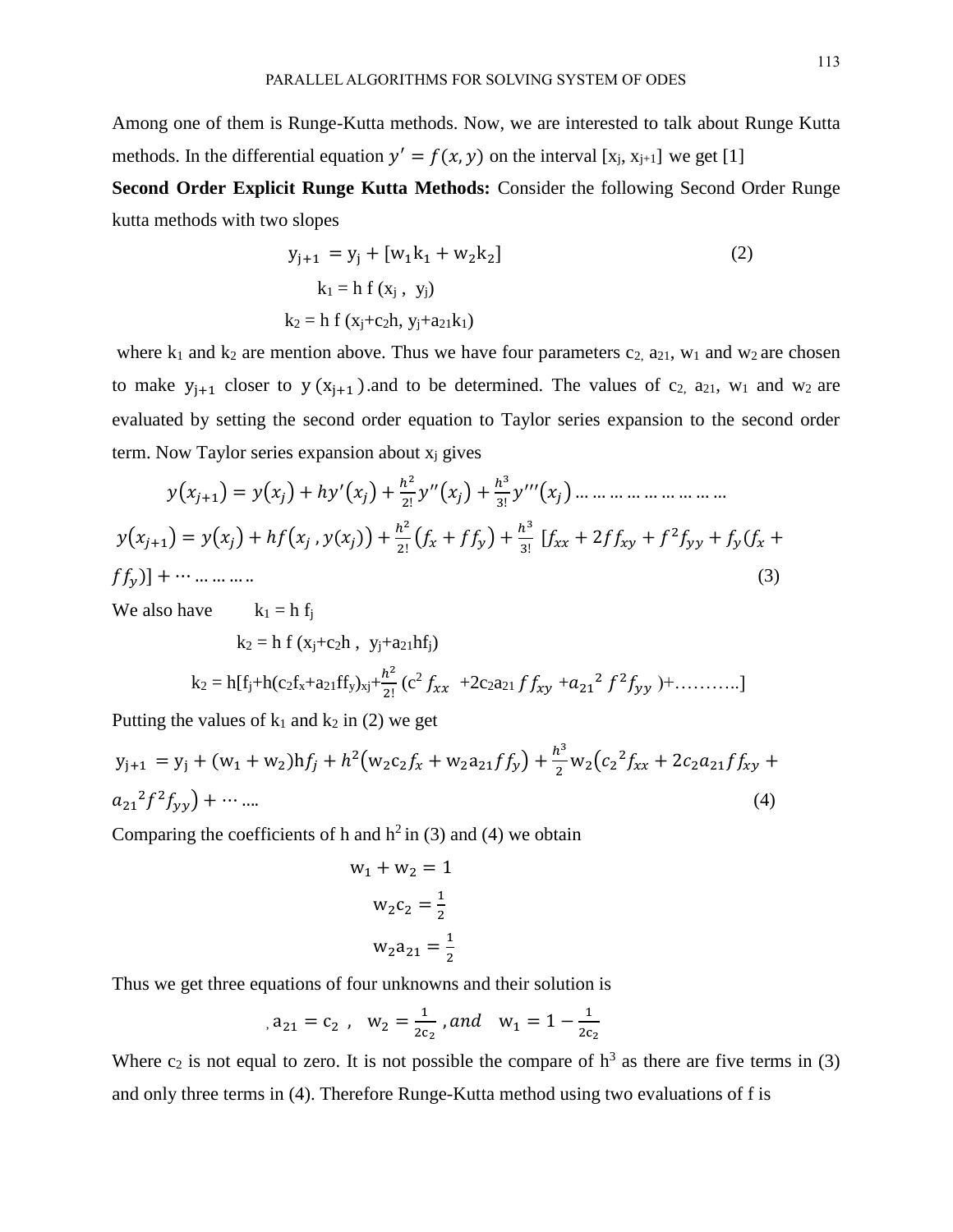$$
y_{j+1} = y_j + (1 - \frac{1}{2c_2})k_1 + \frac{1}{2c_2}k_2
$$
 (5)  
Where  $k_1 = h f(x_j, y_j)$ 

Where

 $k_2 = h f (x_i + c_2 h, y_i + c_2 k_1)$ 

The free parameter  $c_2$  is usually taken between 0 and 1. Sometimes  $c_2$  is chosen such that one of the w<sub>i</sub>'s in the formula (2) is zero. For example, the choice  $c_2 = 1/2$  makes w<sub>1</sub>=0 Case (i) If  $c_2=1/2$ , we get

$$
k_1 = h f (x_j, y_j)
$$
  
\n
$$
k_2 = h f (x_j + h/2, y_j + k_1/2)
$$
  
\n
$$
y_{j+1} = y_j + k_2
$$
\n(6)

which is called Mid-point method. It reduces to the mid-point quadrature rule when  $f(x,y)$  is independent of y.

Case (ii). If 
$$
c_2=1
$$
, we get  $k_1 = h f(x_j, y_j)$   
\n $k_2 = h f(x_j+h, y_j+k_1)$   
\n $y_{j+1} = y_j + \frac{1}{2} [k_1 + k_2]$  (7)

Which is called Heun's Method?

Case (iii). If 
$$
c_2=2/3
$$
 we get  $k_1 = h f(x_j, y_j)$   
\n $k_2 = h f(x_j+2/3 h, y_j+2/3 k_1)$   
\n $y_{j+1} = y_j + \frac{1}{4} [k_1 + 3k_2]$  (8)

Which is called nearly Optimal method. It may be noted that the explicit Runge Kutta methods using two evaluations of f have one arbitrary parameter and have produced second order methods.

Case (iv). If 
$$
c_2=3/4
$$
, we get  $k_1 = h f(x_j, y_j)$   
\n $k_2 = h f(x_j+3/4 h, y_j+3/4 k_1)$   
\n $y_{j+1} = y_j + \frac{1}{3} [k_1 + 2k_2]$  (9)

Which is called Raltson's Method and have two functions of evaluations. Ralston (1962) and Ralston and Rabinowitiz (1978) determined that choosing  $\omega$  = 2/3 provides a minimum bound on the truncation error for the second order RK algorithms.[7]

**STABILITY ANALYSIS:**[1] Consider the initial value problem for the test equation as

$$
y' = \lambda y \ , \quad y(x_0) = y_0 \tag{10}
$$

Where  $\lambda$  may be real or complex number. The exact solution of the initial value problem is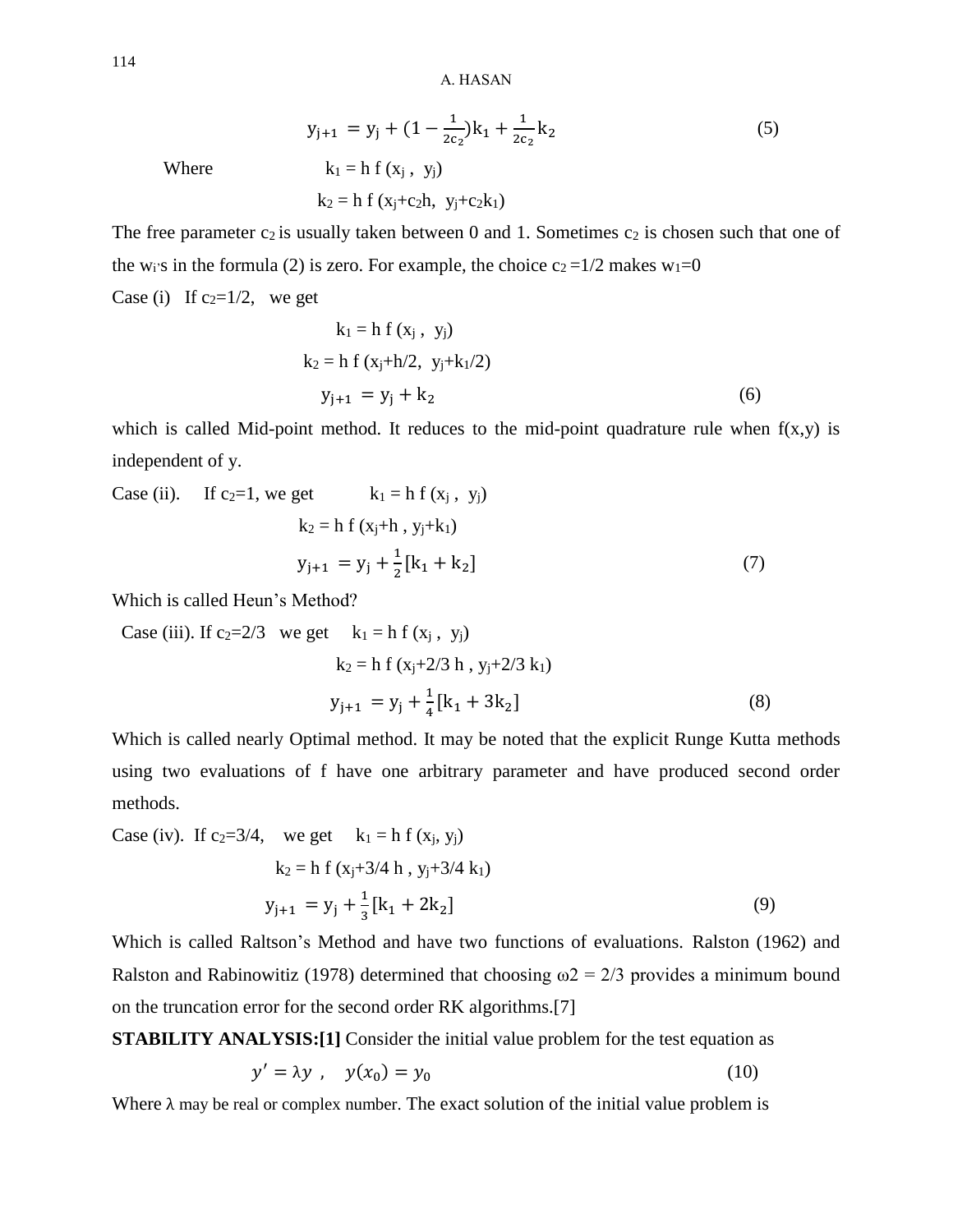$$
y(x) = y(x_0)e^{\lambda(x - x_0)} = y_0 e^{\lambda(x - x_0)}
$$
(11)

Substituting  $x = x_{j+1}$  and  $x = x_j$  in (11) and dividing, we get

$$
y(x_{j+1}) = y(x_j)e^{\lambda(x_{j+1}-x_j)} = y(x_j)e^{\lambda h} = E(\lambda h)y(x_j)
$$
\n(12)

Thus the numerical method is defined by above equation. Now applying the test equation in RK

method of order 
$$
y_{j+1} = y_j + (1 - \frac{1}{2c_2})k_1 + \frac{1}{2c_2}k_2
$$
  
\nWhere  $k_1 = hf(x_j, y_j) = \lambda hy_j$   
\n $k_2 = hf(x_j + c_2h, y_j + c_2k_1) = \lambda h(y_j + c_2k_1) = \lambda h[1 + c_2\lambda h]y_j$   
\n $y_{j+1} = y_j + (1 - \frac{1}{2c_2})\lambda hy_j + \frac{1}{2c_2}\lambda h[1 + c_2\lambda h]y_j$   
\n $y_{j+1} = [1 + (1 - \frac{1}{2c_2})\lambda h + \frac{1}{2c_2}\lambda h(1 + c_2\lambda h)]y_j$   
\n $y_{j+1} = [1 + \lambda h + \frac{1}{2}(\lambda h)^2]y_j = E(\lambda h)y_j$  (13)

Hence the propagation factor  $E(\lambda h)$  is independent of the parameter c<sub>2</sub>. Therefore the stability intervals or regions of all second order Runge kutta methods is same. Now for  $\lambda$  real and  $\lambda < 0$ , the condition

$$
|E(\lambda h)| = \left|1 + \lambda h + \frac{1}{2}(\lambda h)^2\right| < 1
$$
\n
$$
|E(\lambda h)| = \left|1 + z + \frac{1}{2}z^2\right| < 1
$$

is satisfied when  $\lambda h \in (-2,0)$  Hence the region of stability of second order is  $(-2,0)$ . The plots of the stability regions for the second -order Runge-Kutta algorithms is shown in below Figure. This stability region is larger than those of multi-step methods. In particular, the stability regions of the multi-stage schemes grow with increasing accuracy while the stability regions of multistep methods decrease with increasing accuracy. When analyzing multi-step methods, the next step would be to determine the locations in the λh-plane of the stability boundary (i.e. where |w|  $= 1$ ). This however is not easy for Runge-Kutta methods and would require the solution of a higher-order polynomial for the roots. Instead, the most common approach is to simply rely on a contour plotter in which the λh-plane is discretized into a finite set of points and |w| is evaluated at these points.[5]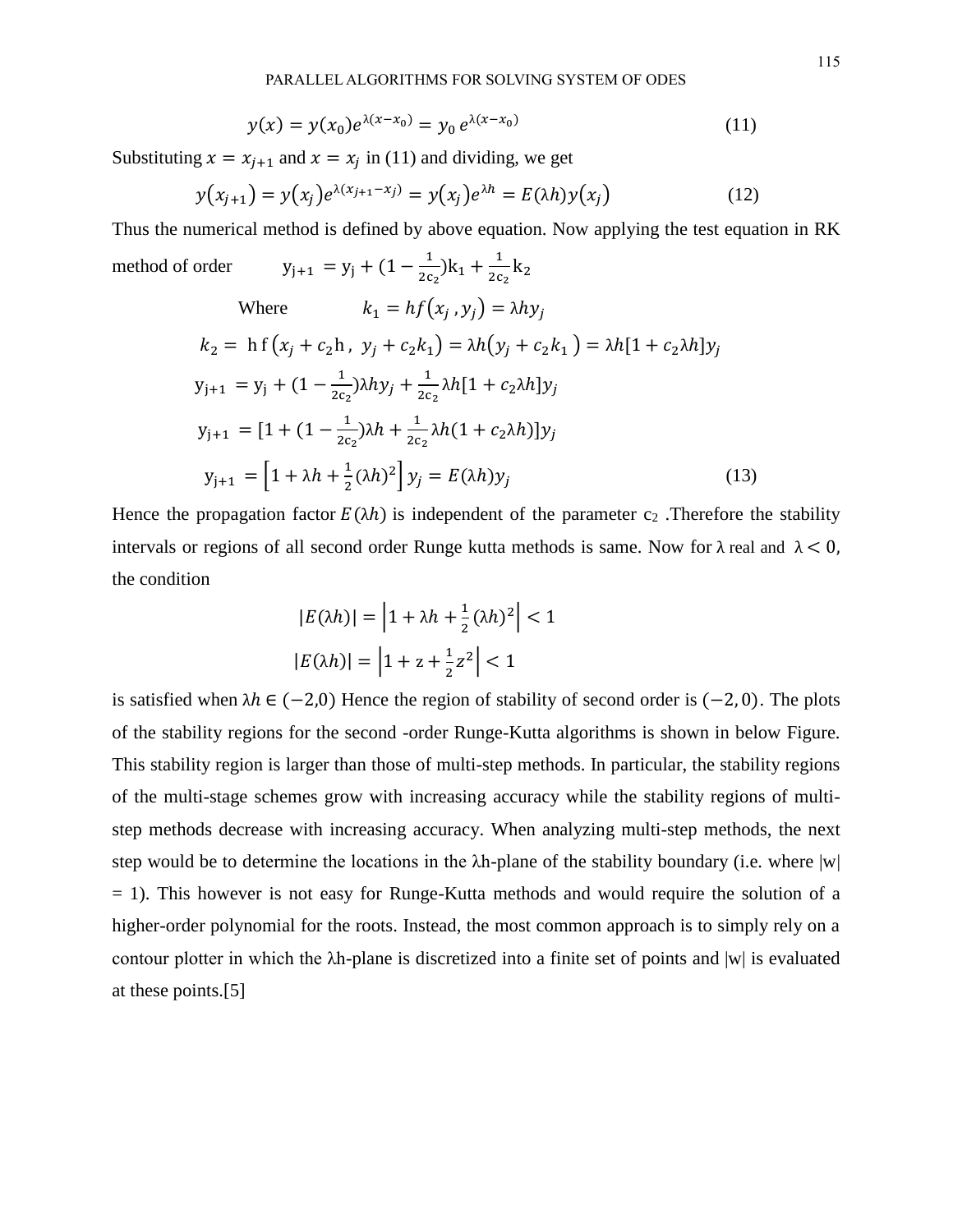#### A. HASAN



Then, the  $|w| = 1$  contour can be plotted. Above Figure is Stability boundaries for second-order Runge-Kutta algorithms (stable within the boundaries).

**2.5. MATLAB CODES:** According to [10-11]. Write all programs in M-file and save it as midpoint.m, heun.m, Optimal.m, Raltson.m,

```
function [x,y]=systMidpoint(g,x0,xN,N,y0)
```

```
h=(xN-x0)/(N); x=[x0:h:xN]; y=zeros(length(y0),length(x)); y(:,1)=y0;
```

```
for n=1:1:N
```

```
k1=h*g(x(n),y(:,n));
```

```
k2=h*g(x(n)+h/2,y(:,n)+k1/2);
```

```
y(:,n+1)=y(:,n)+k2;
```
end

end

```
function [x,y]=systHeun(g,x0,xN,N,y0)
h=(xN-x0)/(N); x=[x0:h:xN]; y=zeros(length(y0),length(x)); y(:,1)=y0;
for n=1:1:N,
k1=h*g(x(n),y(:,n));k2=h*g(x(n)+h,y(:,n)+k1);y(:,n+1)=y(:,n)+1/2*(k1+k2);
```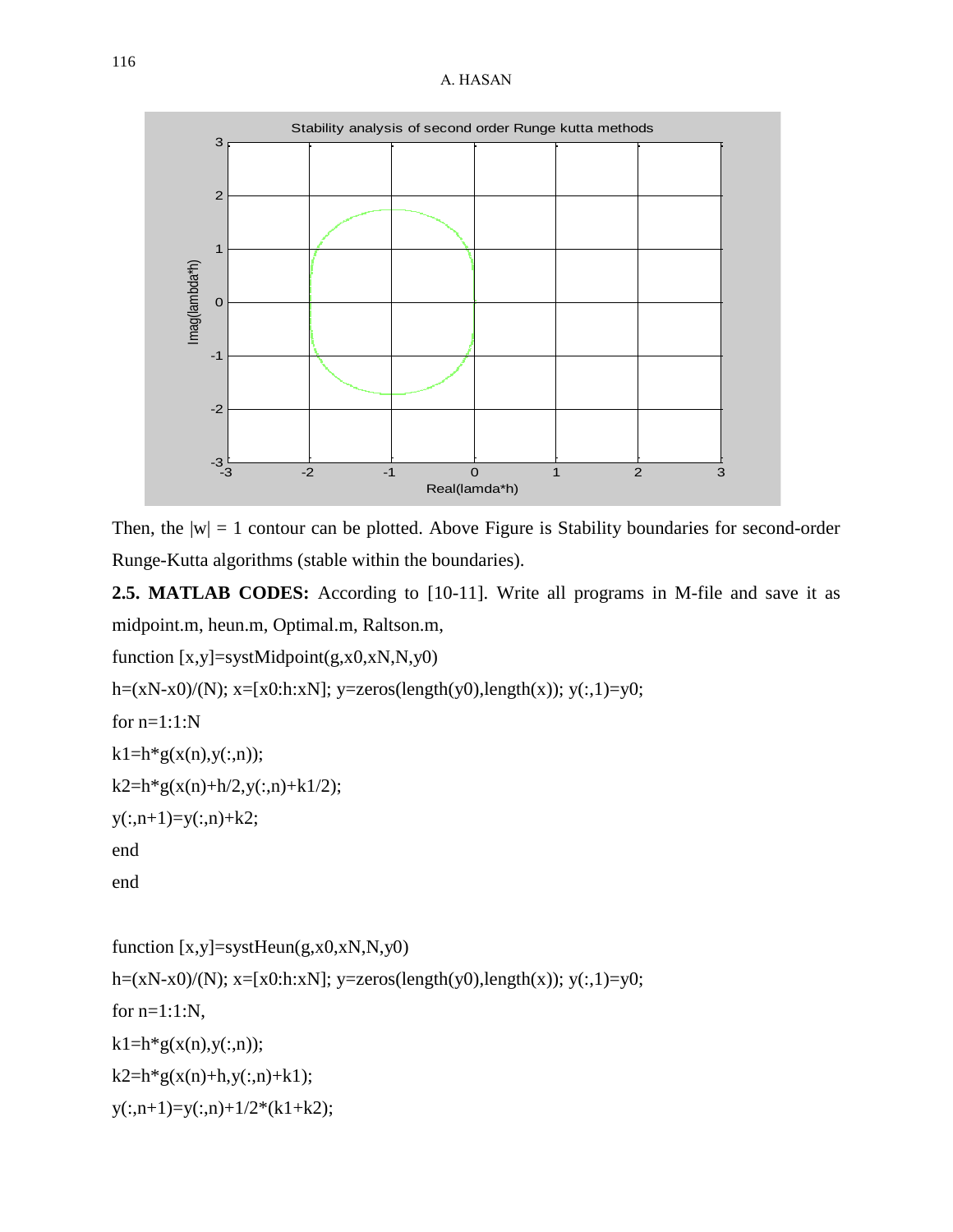end,

end

```
function [x,y]=systOptimal(g,x0,xN,N,y0)
h=(xN-x0)/(N); x=[x0:h:xN]; y=zeros(length(y0),length(x)); y(:,1)=y0;
for n=1:1:Nk1=h*g(x(n),y(:,n));k2=h*g(x(n)+2/3*h,y(:,n)+2/3*k1);y(:,n+1)=y(:,n)+1/4*(k1+3*k2);end
end
```

```
function [x,y] = systRaltson(g,x0,xN,N,y0)h=(xN-x0)/(N); x=[x0:h:xN]; y=zeros(length(y0),length(x)); y(:,1)=y0;
for n=1:1:Nk1=h*g(x(n),y(:,n));k2=h*g(x(n)+3/4*h,y(:,n)+3/4*k1);y(:,n+1)=y(:,n)+1/3*(k1+2*k2);end
end
```

```
Call functions for example 1
g = \mathcal{Q}(x,y)[-2*y(1)+y(2)+2*sin(x);y(1)-2*y(2)+2*(cos(x)-sin(x))]; [x,y1] = systHeun(g,0,2,10,[2])3]); [x,y2]=systMidpoint(g,0,2,10,[2 3]); 
[x,y3]=systOptimal(g,0,2,10,[23]);
[x,y4]=systRaltson(g,0,2,10,[2 3]);
gexact = \omega(x,y)[2*exp(-x)+sin(x);2*exp(-x)+cos(x)];xe=[0:0.2:2];ye=gexact(xe); 
Call functions for example 2
```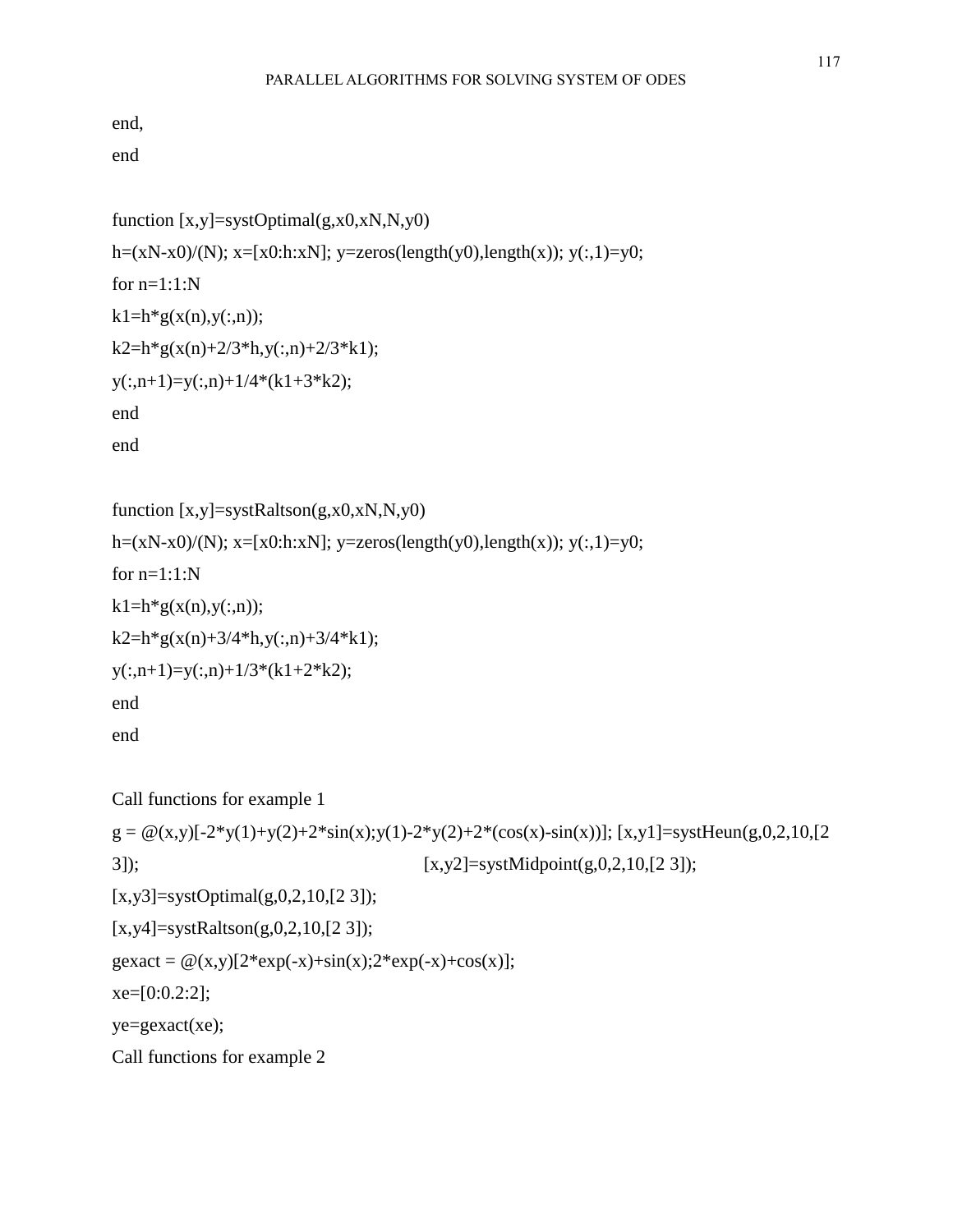$g = \mathcal{Q}(x,y)[y(2);-2*y(1)-2*exp(x)+1;-y(1)-exp(x)+1]$ ; [x,y1]=systHeun(g,0,2,10,[1 0 1]);  $[x,y2]$ =systMidpoint $(g,0,2,10, [1 0 1])$ ;  $[x,y3] = systOptimal(g,0,2,10,[1 0 1]);$  $[x,y4]$ =systRaltson $(g,0,2,10,[1\ 0\ 1]);$  $g\alpha$ act =  $\mathcal{Q}(x,y)$ [cos(x)+sin(x)-exp(x)+1;-sin(x)-exp(x)+cos(x);sin(x)+cos(x)];  $xe=[0:0.2:2];$  $ye = gexact(xe);$ 

#### **3. CONVERGENCE ANALYSIS OF METHODS**

The numerical solutions y<sub>i</sub> will contain errors. We shall be concerned with the effect of these errors on the solutions, To finding the numerical solution of ordinary differential equations, two types of errors occurs. Round-off errors and Truncation errors. Rounding errors originate from the fact that computer can only represent numbers using a fixed and limited number of significant figures. Thus, such numbers cannot be represented exactly in computer memory. The discrepancy introduced by this limitation is called Round-off error. Truncation error in numerical analysis arises when approximations are used to estimate some quantity. The accuracy of the solution will depend on how small we take the step size  $h$ . A numerical method is said to be convergent if the numerical solution approaches the exact solution as the step size  $h$ goes to 0. A method is convergent if, as more grid points are taken or step size is decreased.[8]

#### **4. NUMERICAL RESULTS AND COMPARATIVE DISCUSSION**

In this section, we employ the different techniques, obtained in this paper to solve system of simultaneous the ordinary differential equations with initial value problems and compare them. We use the stopping criteria up to fifteen decimal places. We have  $T_{i+1} =$  $y(t_{i+1}) - y_{i+1}$ ,  $i = 0, 1, ..., ..., N - 1$  for computer programs (2010) [9]. All programs are written in Matlab 2009a. Let us consider the initial value Problem1.

$$
\begin{array}{c}\n\text{1001cm1.} \\
\text{2.10cm2} \\
\text{2.10cm3} \\
\text{2.10cm3} \\
\text{2.10cm3} \\
\text{2.10cm3} \\
\text{2.10cm3} \\
\text{2.10cm3} \\
\text{2.10cm3} \\
\text{2.10cm3} \\
\text{2.10cm3} \\
\text{2.10cm3} \\
\text{2.10cm3} \\
\text{2.10cm3} \\
\text{2.10cm3} \\
\text{2.10cm3} \\
\text{2.10cm3} \\
\text{2.10cm3} \\
\text{2.10cm3} \\
\text{2.10cm3} \\
\text{2.10cm3} \\
\text{2.10cm3} \\
\text{2.10cm3} \\
\text{2.10cm3} \\
\text{2.10cm3} \\
\text{2.10cm3} \\
\text{2.10cm3} \\
\text{2.10cm3} \\
\text{2.10cm3} \\
\text{2.10cm3} \\
\text{2.10cm3} \\
\text{2.10cm3} \\
\text{2.10cm3} \\
\text{2.10cm3} \\
\text{2.10cm3} \\
\text{2.10cm3} \\
\text{2.10cm3} \\
\text{2.10cm3} \\
\text{2.10cm3} \\
\text{2.10cm3} \\
\text{2.10cm3} \\
\text{2.10cm3} \\
\text{2.10cm3} \\
\text{2.10cm3} \\
\text{2.10cm3} \\
\text{2.10cm3} \\
\text{2.10cm3} \\
\text{2.10cm3} \\
\text{2.10cm3} \\
\text{2.10cm3} \\
\text{2.10cm3} \\
\text{2.10cm3} \\
\text{2.10cm3} \\
\text{2.10cm3} \\
\text{2.10cm3} \\
\text{2.10cm3} \\
\text{2.10cm3} \\
\text{2.10cm3} \\
\text{2.10cm3} \\
\text{2.10cm3} \\
\text{2.10cm3} \\
\text{2.10cm3} \\
\text{2.10cm3} \\
\text{2.10cm3} \\
\text{2.10cm3} \\
\text{2.10cm3} \\
\text{2.10cm3} \\
\text{2.10cm3} \\
\text{
$$

 $\overline{a}$ 

$$
\frac{dy_1}{dx} = -2y_1 + y_2 + 2\sin(x), \qquad y_1(0) = 2, \qquad x \in [0, 2]
$$
  

$$
\frac{dy_2}{dx} = y_1 - 2y_2 + 2(\cos(x) - \sin(x)), \quad y_2(2) = 3, \quad x \in [0, 2]
$$

The exact solution for this problem is  $y_1(x) = 2e^{-x} + (\sin(x))$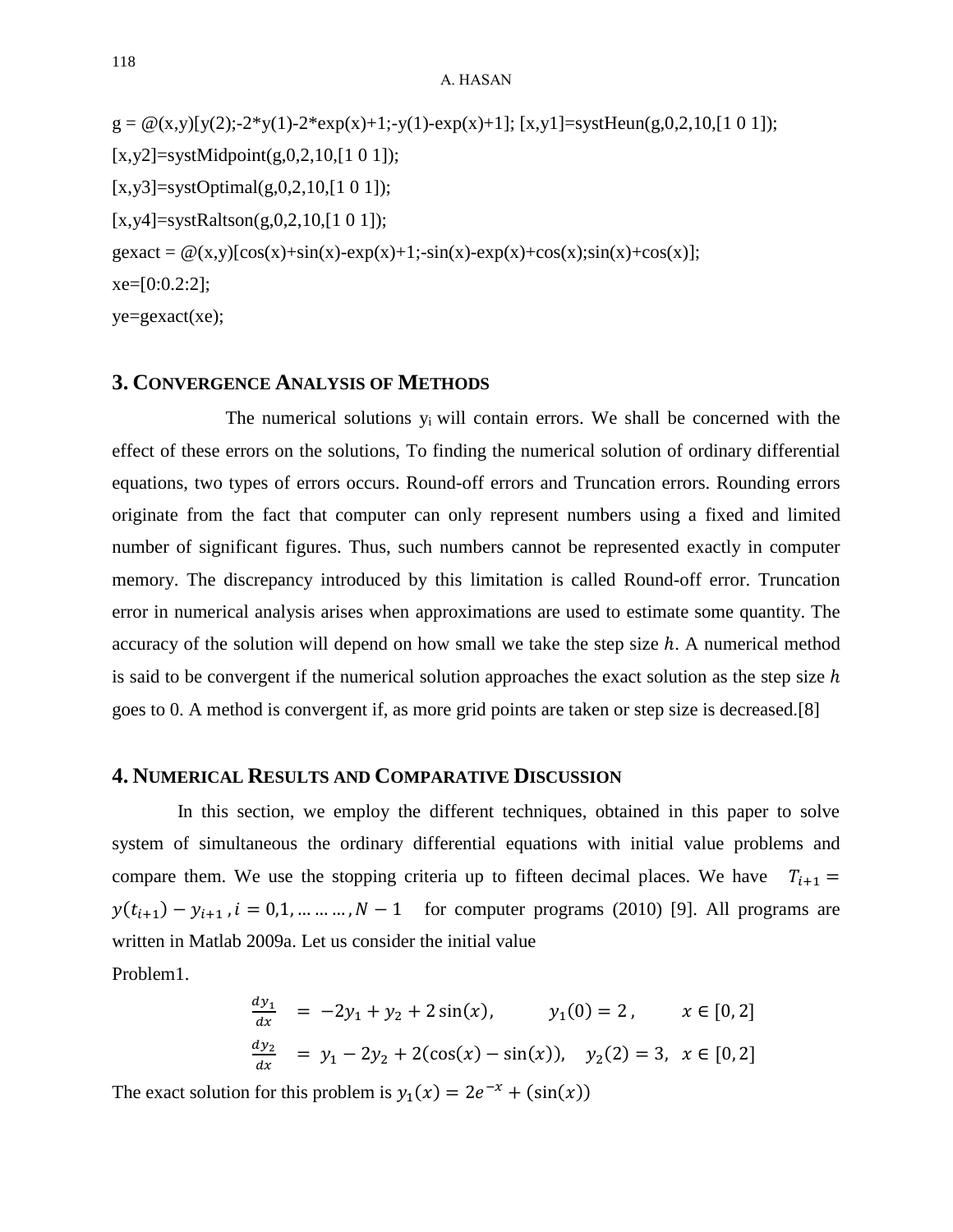$y_2$  $(x) = 2e^{-x} + (\cos(x))$ 

Problem2.

$$
\frac{dy_1}{dx} = y_2, \qquad y_1(0) = 1, \qquad x \in [0, 2]
$$
  

$$
\frac{dy_2}{dx} = -y_1 - 2e^x + 1, \ y_2(0) = 0, \qquad x \in [0, 2]
$$
  

$$
\frac{dy_3}{dx} = -y_1 - e^x + 1, \qquad y_3(0) = 1, \qquad x \in [0, 2]
$$
  
The exact solution for this problem is  $y_1(x) = \cos(x) + \sin(x) - e^x + 1$   

$$
y_2(x) = -\sin(x) - e^x + \cos(x)
$$

$$
y_3(x) = -\sin(x) + \cos(x)
$$

## **Table1. Numerical and Exact solutions of various techniques at grid points when h=0.2**

| Numerical Solution | Numerical Solution | Numerical Solution | Numerical Solution | <b>Exact Solution</b> |
|--------------------|--------------------|--------------------|--------------------|-----------------------|
| Heun method<br>of  | of Midpoint method | of Optimal method  | of Raltson method  | $y(x_i)$              |
| 5.00000000000000   | 5.00000000000000   | 5.00000000000000   | 5.00000000000000   | 5.0000000000000       |
| 4.45800166611121   | 4.45800166611121   | 4.45733728161025   | 4.45700562078294   | 4.45365892094823      |
| 3.99849329874779   | 3.99849329874779   | 3.99730764948530   | 3.99671687973316   | 3.99175952045409      |
| 3.59295508996922   | 3.59295508996922   | 3.59139108295707   | 3.59061340670400   | 3.58522463268082      |
| 3.21914662409217   | 3.21914662409217   | 3.21734503526659   | 3.21645134925520   | 3.21137865671557      |
| 2.86047595068996   | 2.86047595068996   | 2.85857291132017   | 2.85763155645204   | 2.85329105536181      |
| 2.50541663590127   | 2.50541663590127   | 2.50354074640011   | 2.50261607574080   | 2.49917368809271      |
| 2.14694686270981   | 2.14694686270981   | 2.14521614930759   | 2.14436702241676   | 2.14180472865513      |
| 1.78199262237311   | 1.78199262237311   | 1.78051154030880   | 1.77978984579992   | 1.77796015271884      |
| 1.41086413351980   | 1.41086413351980   | 1.40972080373036   | 1.40917010330129   | 1.40784108907145      |
| 1.03668084652855   | 1.03668084652855   | 1.03594469135723   | 1.03559906750869   | 1.03449172322499      |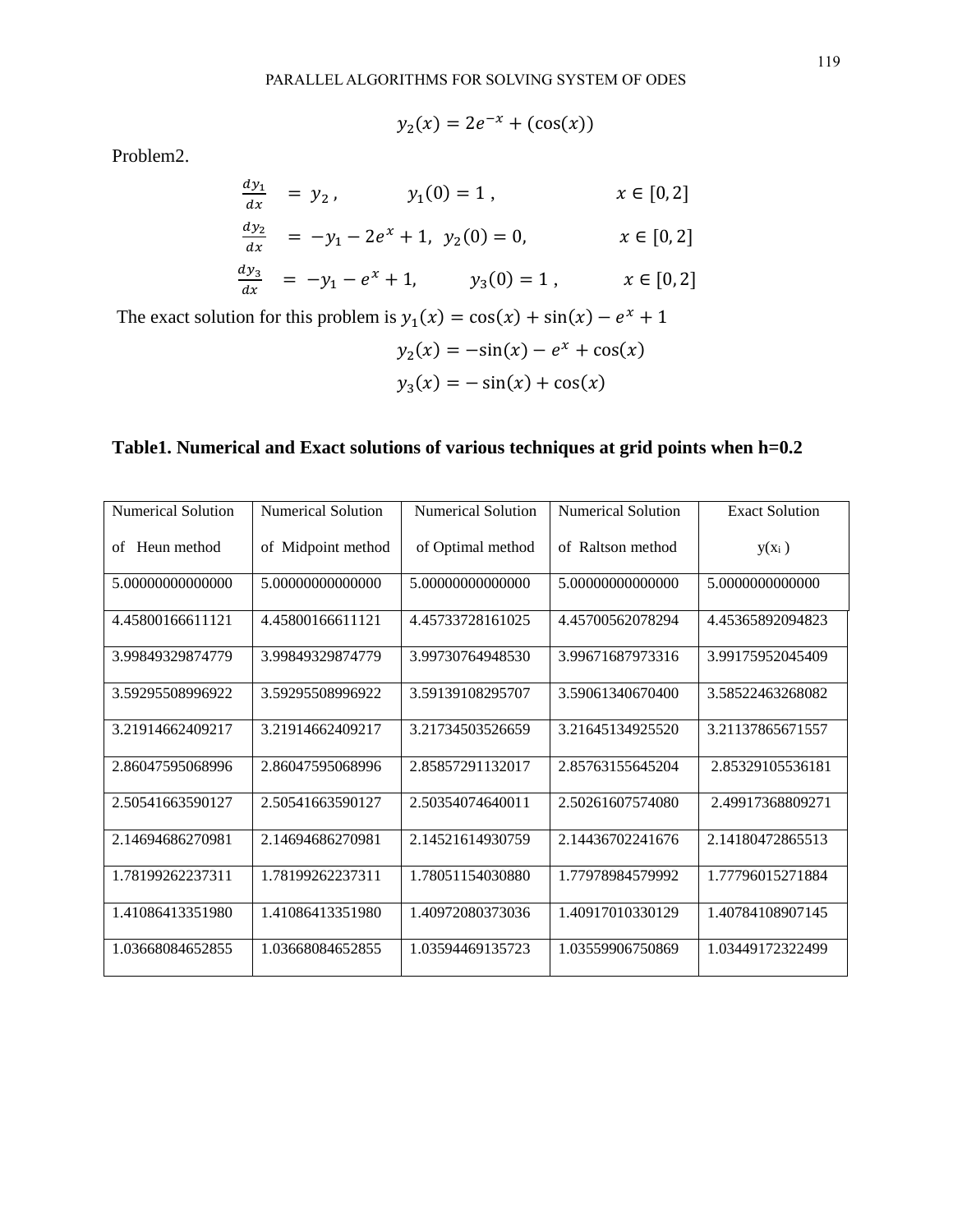| Numerical Solution | Numerical Solution | <b>Numerical Solution</b> | <b>Numerical Solution</b> | Exact Solution $y(x_i)$ |
|--------------------|--------------------|---------------------------|---------------------------|-------------------------|
| of Heun method     | of Midpoint method | of Optimal method         | of Raltson method         |                         |
| 5.00000000000000   | 5.00000000000000   | 5.00000000000000          | 5.00000000000000          | 5.00000000000000        |
| 4.71450041652780   | 4.71475005207899   | 4.71466679010517          | 4.71462517574829          | 4.71418725406869        |
| 4.45417990961681   | 4.45465297106592   | 4.45449509639074          | 4.45441622527195          | 4.45365892094823        |
| 4.21477245912148   | 4.21544275737837   | 4.21521892213185          | 4.21510714963255          | 4.21412957851382        |
| 3.99245545892654   | 3.99329687310565   | 3.99301571637767          | 3.99287538772289          | 3.99175952045409        |
| 3.78382593597781   | 3.78481248069112   | 3.78448260606167          | 3.78431804509913          | 3.78313073934511        |
| 3.58587846412102   | 3.58698437381846   | 3.58661432117698          | 3.58642981631125          | 3.58522463268082        |
| 3.39598443409984   | 3.39718426186642   | 3.39678247437810          | 3.39658226209089          | 3.39540108968782        |
| 3.21187238065068   | 3.21314110889103   | 3.21271589596161          | 3.21250414234584          | 3.21137865671557        |
| 3.03160910515718   | 3.03292226562990   | 3.03248176271098          | 3.03226254344110          | 3.03121551686054        |
| 2.85358136789842   | 2.85491516860513   | 2.85446729466870          | 2.85424457382278          | 2.85329105536181        |
| 2.67647795761876   | 2.67780941410731   | 2.67736182760094          | 2.67713943574105          | 2.67628781627933        |
| 2.49927197802095   | 2.50057904672969   | 2.50013910080233          | 2.49992071270855          | 2.49917368809271        |
| 2.32120322087432   | 2.32246493222466   | 2.32203962998691          | 2.32182874242720          | 2.32118418617783        |
| 2.14176052375749   | 2.14295711279568   | 2.14255306334821          | 2.14235297325054          | 2.14180472865513        |
| 1.96066403702832   | 1.96177706952456   | 1.96140044545314          | 1.96121422882896          | 1.96075282886548        |
| 1.77784734943060   | 1.77885984146367   | 1.77851633846034          | 1.77834683040809          | 1.77796015271884        |
| 1.59343944479802   | 1.59433597398629   | 1.59403077321240          | 1.59388054930804          | 1.59355441236788        |
| 1.40774648358630   | 1.40851329027065   | 1.40825102403001          | 1.40812238338747          | 1.40784108907145        |
| 1.22123342243688   | 1.22185849927696   | 1.22164322051605          | 1.22153817077445          | 1.22128499771445        |
| 1.03450550263294   | 1.03497867124403   | 1.03481382734141          | 1.03473407180845          | 1.03449172322499        |

# **Table2. Numerical and Exact solutions of various techniques at grid points when h=0.1**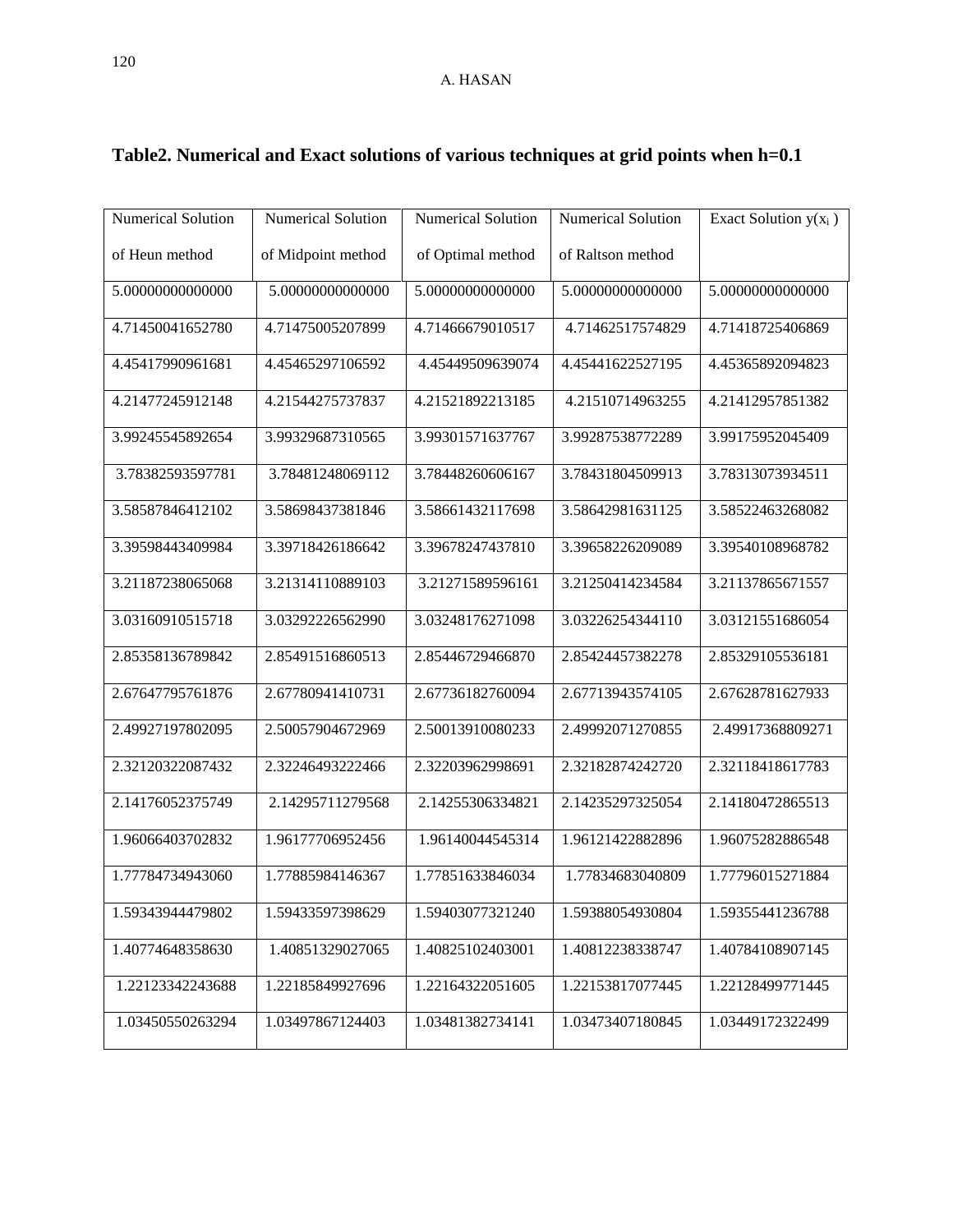| and Exact solutions of various techniques at grid points when h=0.05 |                    |                    |                         |  |  |  |
|----------------------------------------------------------------------|--------------------|--------------------|-------------------------|--|--|--|
| Numerical Solution                                                   | Numerical Solution | Numerical Solution | Exact Solution $y(x_i)$ |  |  |  |
| of Midpoint method                                                   | of Optimal method  | of Raltson method  |                         |  |  |  |
| 5.00000000000000                                                     | 5.00000000000000   | 5.00000000000000   | 5.00000000000000        |  |  |  |
| 4.85371875162757                                                     | 4.85370833719121   | 4.85370313049291   | 4.85364712766850        |  |  |  |
| 4.71432196864596                                                     | 4.71430167061457   | 4.71429152369691   | 4.71418725406869        |  |  |  |
| 4.58123102898421                                                     | 4.58120137829343   | 4.58118655762692   | 4.58104111610987        |  |  |  |
| 4.45389674251688                                                     | 4.45385827006933   | 4.45383904205239   | 4.45365892094823        |  |  |  |
| 4.33179852058147                                                     | 4.33175175706099   | 4.33172838792707   | 4.33151951325079        |  |  |  |
| 4.21444358141167                                                     | 4.21438905704247   | 4.21436181273972   | 4.21412957851382        |  |  |  |
| 4.10136618823652                                                     | 4.10130443249058   | 4.10127357853559   | 4.10102287917768        |  |  |  |

**Table3. Numerical and Exact solutions** 

| Numerical Solution | Numerical Solution | Numerical Solution | <b>Numerical Solution</b> | Exact Solution $y(x_i)$ |
|--------------------|--------------------|--------------------|---------------------------|-------------------------|
| of Heun method     | of Midpoint method | of Optimal method  | of Raltson method         |                         |
| 5.00000000000000   | 5.00000000000000   | 5.00000000000000   | 5.00000000000000          | 5.00000000000000        |
| 4.85368751301975   | 4.85371875162757   | 4.85370833719121   | 4.85370313049291          | 4.85364712766850        |
| 4.71426109239270   | 4.71432196864596   | 4.71430167061457   | 4.71429152369691          | 4.71418725406869        |
| 4.58114211588606   | 4.58123102898421   | 4.58120137829343   | 4.58118655762692          | 4.58104111610987        |
| 4.45378139283064   | 4.45389674251688   | 4.45385827006933   | 4.45383904205239          | 4.45365892094823        |
| 4.33165833346314   | 4.33179852058147   | 4.33175175706099   | 4.33172838792707          | 4.33151951325079        |
| 4.21428015419435   | 4.21444358141167   | 4.21438905704247   | 4.21436181273972          | 4.21412957851382        |
| 4.10118111555321   | 4.10136618823652   | 4.10130443249058   | 4.10127357853559          | 4.10102287917768        |
| 3.99192178973038   | 3.99212691696910   | 3.99205845822510   | 3.99202425953249          | 3.99175952045409        |
| 3.88608835481380   | 3.88631195057726   | 3.88623731573431   | 3.88620003642377          | 3.88592524295100        |
| 3.78329191297290   | 3.78353239739305   | 3.78345211144267   | 3.78341201462507          | 3.78313073934511        |
| 3.68316783000824   | 3.68342363077771   | 3.68333821633711   | 3.68329556388144          | 3.68301099251211        |
| 3.58537509383864   | 3.58564464771421   | 3.58555462452439   | 3.58550967680707          | 3.58522463268082        |
| 3.48959568964967   | 3.48987744405139   | 3.48978332844316   | 3.48973634408141          | 3.48945331132916        |
| 3.39553398957456   | 3.39582640427076   | 3.39572870860200   | 3.39567994417287          | 3.39540108968782        |
| 3.30291615492250   | 3.30321770379096   | 3.30311693585835   | 3.30306664560503          | 3.30279383986121        |
| 3.21148954910889   | 3.21179872196456   | 3.21169538439293   | 3.21164381991992          | 3.21137865671557        |
| 3.12102215957807   | 3.12133746405781   | 3.12123205367032   | 3.12117946362915          | 3.12092327882018        |
| 3.03130202714171   | 3.03162199063661   | 3.03151499780890   | 3.03146162757584          | 3.03121551686054        |
| 2.94213668128460   | 2.94245985291061   | 2.94235176091199   | 2.94229785225936          | 2.94206268807126        |
| 2.85335258011492   | 2.85367753271249   | 2.85356881703728   | 2.85351460779992          | 2.85329105536181        |
| 2.76479455375764   | 2.76511988591142   | 2.76501101360344   | 2.76495673734178          | 2.76474526993037        |
| 2.67632525010809   | 2.67664958817769   | 2.67654101715083   | 2.67648690281213          | 2.67628781627933        |
| 2.58782458197725   | 2.58814658213033   | 2.58803876048817   | 2.58798503206734          | 2.58779845866089        |
| 2.49918917477169   | 2.49950752501086   | 2.49940089036821   | 2.49934776656962          | 2.49917368809271        |
| 2.41033181395897   | 2.41064523613400   | 2.41054021494308   | 2.41048790884482          | 2.41032616919162        |
| 2.32118089167348   | 2.32148814347069   | 2.32138515035479   | 2.32133386907667          | 2.32118418617783        |
| 2.23167985191871   | 2.23197972881960   | 2.23187916591677   | 2.23182911029347          | 2.23169108750327        |
| 2.14178663391961   | 2.14207797112081   | 2.14198022744029   | 2.14193159170090          | 2.14180472865513        |
| 2.05147311327216   | 2.05175478755940   | 2.05166023835319   | 2.05161320980842          | 2.05149691278015        |
| 1.96072454062848   | 1.96099547219712   | 1.96090447834917   | 1.96085923708746          | 1.96075282886548        |
| 1.86953897774221   | 1.86979813195738   | 1.86971103939281   | 1.86966775798638          | 1.86957048729942        |
| 1.77792673078286   | 1.77817311987248   | 1.77809025898894   | 1.77804910221116          | 1.77796015271884        |
| 1.68590978090755   | 1.68614246558176   | 1.68606415070522   | 1.68602527526008          | 1.68594377413020        |
| 1.59352121215521   | 1.59373930314601   | 1.59366583201296   | 1.59362938627795          | 1.59355441236788        |
| 1.50080463680113   | 1.50100729631642   | 1.50093894958448   | 1.50090507336764          | 1.50083566502623        |
| 1.40781361837907   | 1.40800006146545   | 1.40793710225430   | 1.40790592656646          | 1.40784108907145        |
| 1.31461109264394   | 1.31478058845313   | 1.31472326191740   | 1.31469490876049          | 1.31463362140530        |
| 1.22126878681021   | 1.22142065976415   | 1.22136919269995   | 1.22134377487220          | 1.22128499771445        |
| 1.12786663745963   | 1.12800026830964   | 1.12795486879637   | 1.12793248971514          | 1.12787516999864        |
| 1.03449220756693   | 1.03460703434280   | 1.03456789142153   | 1.03454864496443          | 1.03449172322499        |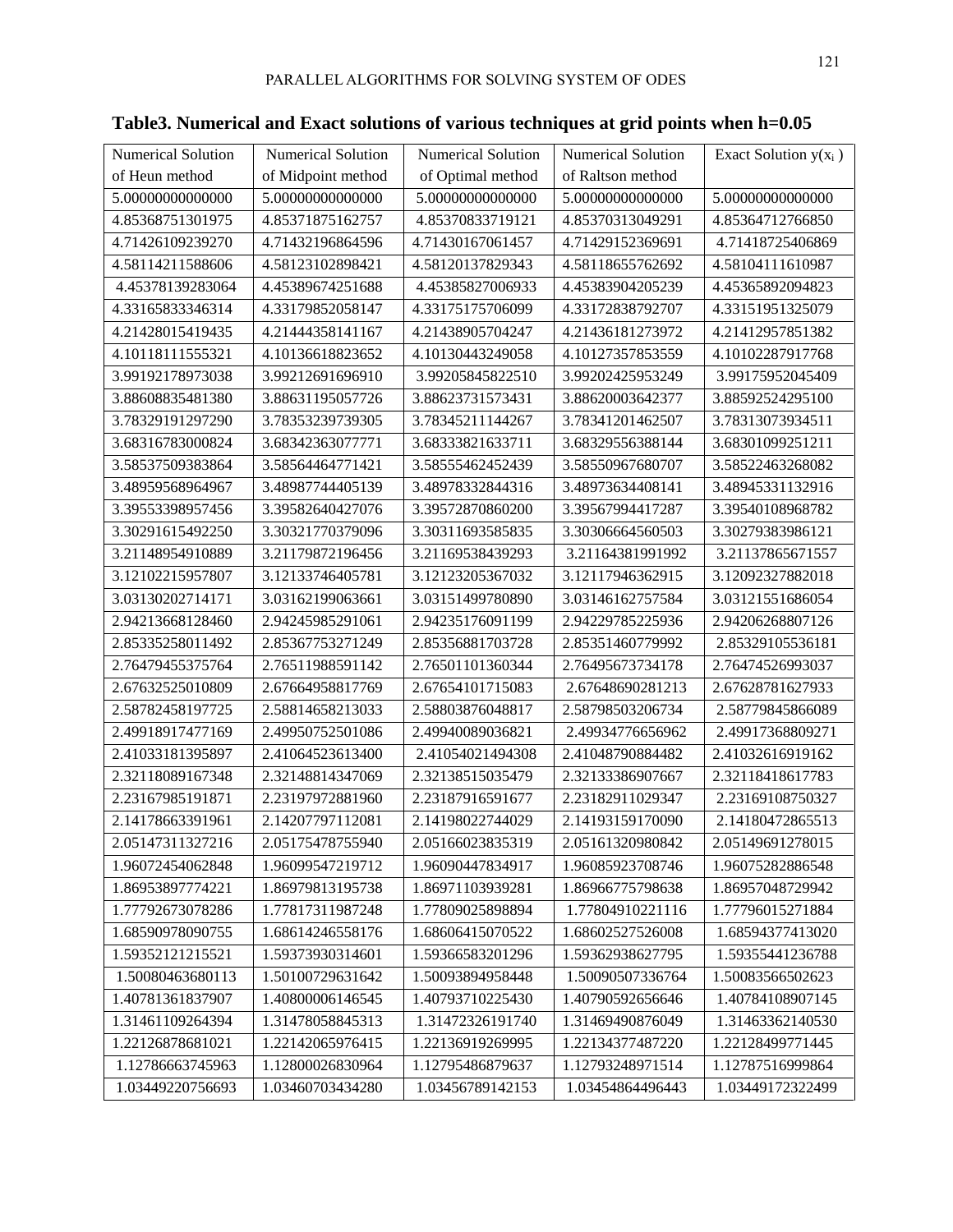| Numerical Solution | Numerical Solution | Numerical Solution                    | Numerical Solution | Exact Solution $y(x_i)$ |
|--------------------|--------------------|---------------------------------------|--------------------|-------------------------|
| of Heun method     | of Midpoint method | of Optimal method<br>5.00000000000000 | of Raltson method  |                         |
| 5.00000000000000   | 5.00000000000000   |                                       | 5.00000000000000   | 5.00000000000000        |
| 4.92592968790689   | 4.92593359380086   | 4.92593229178723                      | 4.92593164079666   | 4.92592456030375        |
| 4.85365693845579   | 4.85366465137591   | 4.85366208021540                      | 4.85366079470114   | 4.85364712766850        |
| 4.78310654083759   | 4.78311796191733   | 4.78311415447857                      | 4.78311225090756   | 4.78309247069916        |
| 4.71420517968410   | 4.71422021006119   | 4.71421519921366                      | 4.71421269405243   | 4.71418725406869        |
| 4.64688140752003   | 4.64689994834097   | 4.64689376695353                      | 4.64689067666742   | 4.64686001095294        |
| 4.58106561785900   | 4.58108757028490   | 4.58108025122382                      | 4.58107659227604   | 4.58104111610987        |
| 4.51669001891542   | 4.51671528412930   | 4.51670686025583                      | 4.51670264910621   | 4.51666275957536        |
| 4.45368860790528   | 4.45371708712061   | 4.45370759128815                      | 4.45370284439173   | 4.45365892094823        |
| 4.39199714590922   | 4.39202874037979   | 4.39201820543057                      | 4.39201293923596   | 4.39196534423820        |
| 4.33155313327216   | 4.33158774430322   | 4.33157620306462                      | 4.33157043401214   | 4.33151951325079        |
| 4.27229578551441   | 4.27233331447502   | 4.27232079975542                      | 4.27231454427504   | 4.27226062748422        |
| 4.21416600972985   | 4.21420635806641   | 4.21419290265070                      | 4.21418617715978   | 4.21412957851382        |
| 4.15710638144745   | 4.15714945069835   | 4.15713508734303                      | 4.15712790824390   | 4.15706892684011        |
| 4.10106112193301   | 4.10110681374440   | 4.10109157517234                      | 4.10108395884963   | 4.10102287917768        |
| 4.04597607590875   | 4.04602429205136   | 4.04600821094617                      | 4.04600017376404   | 4.04593726616225        |
| 3.99179868966894   | 3.99184933205593   | 3.99183244105601                      | 3.99182399935518   | 3.99175952045409        |
| 3.93847798957041   | 3.93853096027623   | 3.93851329196849                      | 3.93850446206307   | 3.93843865521685        |
| 3.88596456087746   | 3.88601976215761   | 3.88600134907088                      | 3.88599214724509   | 3.88592524295100        |
| 3.83421052694123   | 3.83426786125296   | 3.83424873585108                      | 3.83423917835579   | 3.83417139466220        |
| 3.78316952869419   | 3.78322889871807   | 3.78320909339269                      | 3.78319919644184   | 3.78313073934511        |
| 3.73279670444120   | 3.73285801310352   | 3.73283756016663                      | 3.73282733993349   | 3.73275840376400        |
| 3.68304866992886   | 3.68311182042480   | 3.68309075210102                      | 3.68308022471431   | 3.68301099251211        |
| 3.63388349867571   | 3.63394839449333   | 3.63392674291187                      | 3.63391592445180   | 3.63384656833212        |
| 3.58526070254639   | 3.58532724749128   | 3.58530504467775                      | 3.58529395117187   | 3.58522463268082        |
| 3.53714121255333   | 3.53720931077394   | 3.53718658864188                      | 3.53717523606088   | 3.53710610652164        |
| 3.48948735987009   | 3.48955691588374   | 3.48953370622595                      | 3.48952211047931   | 3.48945331132916        |
| 3.44226285704124   | 3.44233377576075   | 3.44231011024040                      | 3.44229828717198   | 3.44222995029034        |
| 3.39543277937400   | 3.39550496613483   | 3.39548087627641                      | 3.39546884165987   | 3.39540108968782        |
| 3.34896354649742   | 3.34903690708536   | 3.34901242426543                      | 3.34900019379968   | 3.34893314045096        |
| 3.30282290407553   | 3.30289734475494   | 3.30287250019273                      | 3.30286008949717   | 3.30279383986121        |
| 3.25697990566137   | 3.25705533320380   | 3.25703015795161                      | 3.25701758256140   | 3.25695223339840        |
| 3.21140489467914   | 3.21148121639245   | 3.21145574132598                      | 3.21144301668714   | 3.21137865671557        |
| 3.16606948652269   | 3.16614661028044   | 3.16612086608896                      | 3.16610800755350   | 3.16604471773022        |
| 3.12094655075836   | 3.12102438502972   | 3.12099840220609                      | 3.12098542502703   | 3.12092327882018        |
| 3.07601019342155   | 3.07608864730134   | 3.07606245613197                      | 3.07604937545831   | 3.07598843911339        |
| 3.03123573939595   | 3.03131472263510   | 3.03128835318981                      | 3.03127518406145   | 3.03121551686054        |
| 2.98659971486576   | 2.98667913790193   | 2.98665262002370                      | 2.98663937736636   | 2.98658103188090        |
| 2.94207982983092   | 2.94215960381936   | 2.94213296711404                      | 2.94211966573410   | 2.94206268807126        |
| 2.89765496067639   | 2.89773499752096   | 2.89770827134691                      | 2.89769492592621   | 2.89763935596923        |

**Table4.Numerical and Exact solutions of various techniques at grid points when h=0.025**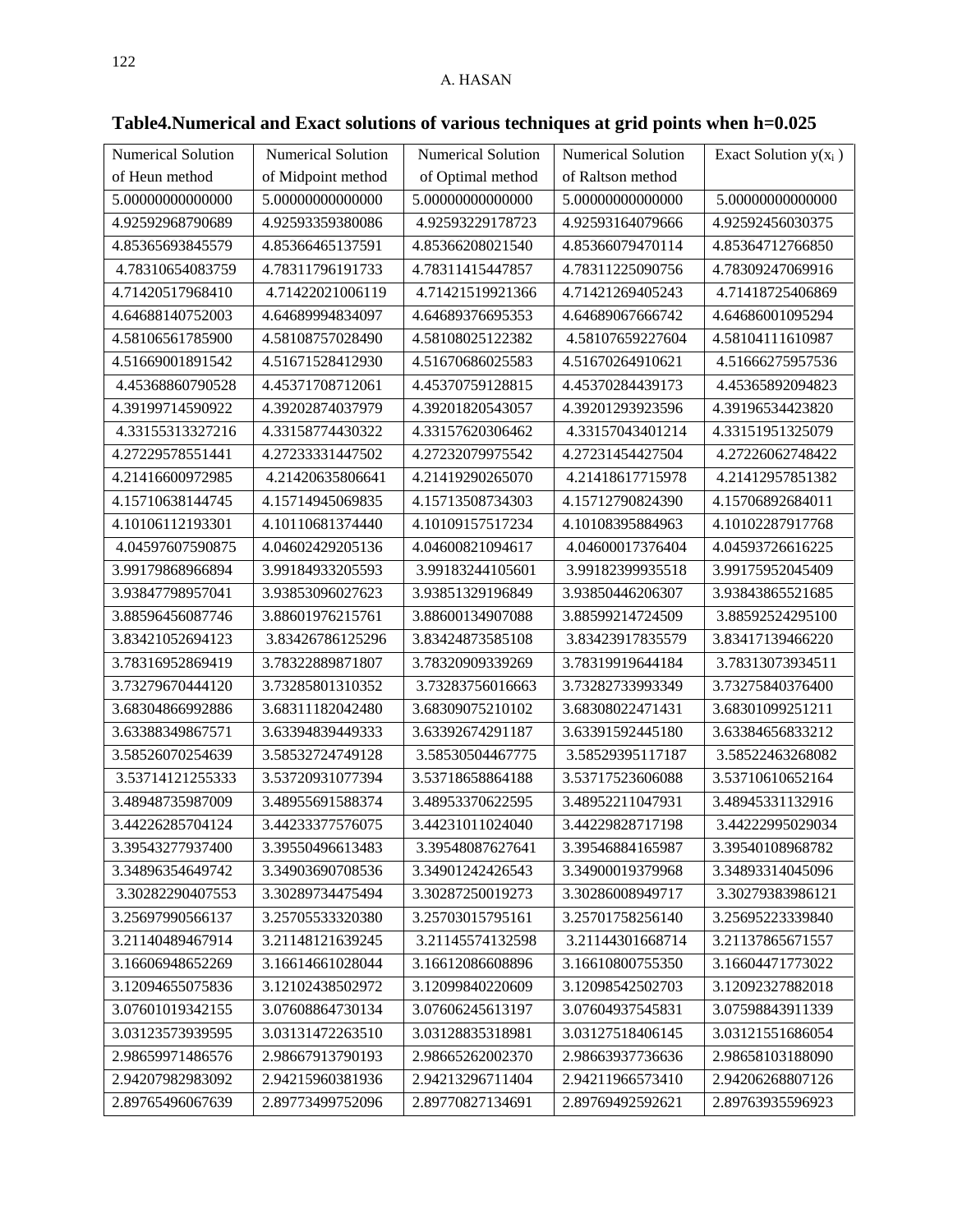| 2.85330513278666 | 2.85338534517099 | 2.85335855862867 | 2.85334518371939 | 2.85329105536181 |
|------------------|------------------|------------------|------------------|------------------|
| 2.80901150319736 | 2.80909180461612 | 2.80906498653767 | 2.80905159655702 | 2.80899893793127 |
| 2.76475634327603 | 2.76483664806627 | 2.76480982700502 | 2.76479643623008 | 2.76474526993037 |
| 2.72052302142481 | 2.72060324479730 | 2.72057644901731 | 2.72056307157979 | 2.72051341487955 |
| 2.67629598579804 | 2.67637604386867 | 2.67634930133424 | 2.67633595121525 | 2.67628781627933 |
| 2.63206074702837 | 2.63214055684944 | 2.63211389521468 | 2.63210058623947 | 2.63205398033116 |
| 2.58780386095518 | 2.58788334054674 | 2.58785678714507 | 2.58784353297787 | 2.58779845866089 |
| 2.54351291134980 | 2.54359197973076 | 2.54356556156454 | 2.54355237570332 | 2.54350883103905 |
| 2.49917649263215 | 2.49925506985137 | 2.49922881358150 | 2.49921570935281 | 2.49917368809271 |
| 2.45478419257407 | 2.45486219974122 | 2.45483613167683 | 2.45482312223064 | 2.45478261400412 |
| 2.41032657498472 | 2.41040393430097 | 2.41037808038918 | 2.41036517869379 | 2.41032616919162 |
| 2.36579516237422 | 2.36587179716274 | 2.36584618297845 | 2.36583340181536 | 2.36579587296872 |
| 2.32118241859163 | 2.32125825332776 | 2.32123290406358 | 2.32122025602249 | 2.32118418617783 |
| 2.27648173143404 | 2.27655669177528 | 2.27653163223150 | 2.27651912970529 | 2.27648449379503 |
| 2.23168739522391 | 2.23176140803951 | 2.23173666261420 | 2.23172431779402 | 2.23169108750327 |
| 2.18679459335194 | 2.18686758675217 | 2.18684317943140 | 2.18683100430177 | 2.18679914823113 |
| 2.14179938078330 | 2.14187128414839 | 2.14184723849658 | 2.14183524483055 | 2.14180472865513 |
| 2.09669866652540 | 2.09676941053402 | 2.09674574968438 | 2.09673394903882 | 2.09670473566352 |
| 2.05149019605556 | 2.05155971271293 | 2.05153645935808 | 2.05152486306894 | 2.05149691278015 |
| 2.00617253370743 | 2.00624075637294 | 2.00621793275566 | 2.00620655193340 | 2.00617982254714 |
| 1.96074504501529 | 1.96081190842966 | 1.96078953633383 | 1.96077838185888 | 1.96075282886548 |
| 1.91520787901564 | 1.91527331932757 | 1.91525142006921 | 1.91524050258752 | 1.91521607929299 |
| 1.86956195050581 | 1.86962590529810 | 1.86960449971667 | 1.86959382963537 | 1.86957048729942 |
| 1.82380892225979 | 1.82387133057486 | 1.82385043902471 | 1.82384002650781 | 1.82381771447873 |
| 1.77795118720136 | 1.77801198956632 | 1.77799163190830 | 1.77798148687255 | 1.77796015271884 |
| 1.73199185053556 | 1.73205098898650 | 1.73203118457980 | 1.73202131669063 | 1.73200090632967 |
| 1.68593471183902 | 1.68599212994479 | 1.68597289763903 | 1.68596331630655 | 1.68594377413020 |
| 1.63978424711066 | 1.63983988999600 | 1.63982124812345 | 1.63981196249864 | 1.63979323149588 |
| 1.59354559078420 | 1.59359940515211 | 1.59358137152019 | 1.59357239049113 | 1.59355441236788 |
| 1.54722451770402 | 1.54727645185755 | 1.54725904374156 | 1.54725037592981 | 1.54723309122584 |
| 1.50082742506670 | 1.50087742892994 | 1.50086066306600 | 1.50085231682310 | 1.50083566502623 |
| 1.45436131433024 | 1.45440933946860 | 1.45439323204688 | 1.45438521545093 | 1.45436913510847 |
| 1.40783377309356 | 1.40787977273332 | 1.40786433939144 | 1.40785666024390 | 1.40784108907145 |
| 1.36125295694902 | 1.36129688599608 | 1.36128214181286 | 1.36127480763537 | 1.36125968262298 |
| 1.31462757131091 | 1.31466938636877 | 1.31465534585819 | 1.31464836388957 | 1.31463362140530 |
| 1.26796685322308 | 1.26800651260999 | 1.26799318971543 | 1.26798656690886 | 1.26797214279983 |
| 1.22128055314918 | 1.22131801691445 | 1.22130542500321 | 1.22129916802345 | 1.22128499771445 |
| 1.17457891674897 | 1.17461414668852 | 1.17460229854659 | 1.17459641376742 | 1.17458243235696 |
| 1.12787266664470 | 1.12790562631563 | 1.12789453414283 | 1.12788902764461 | 1.12787516999864 |
| 1.08117298418144 | 1.08120363891583 | 1.08119331432111 | 1.08118819188847 | 1.08117439273169 |
| 1.03449149118554 | 1.03451980810330 | 1.03451026210047 | 1.03450552922016 | 1.03449172322499 |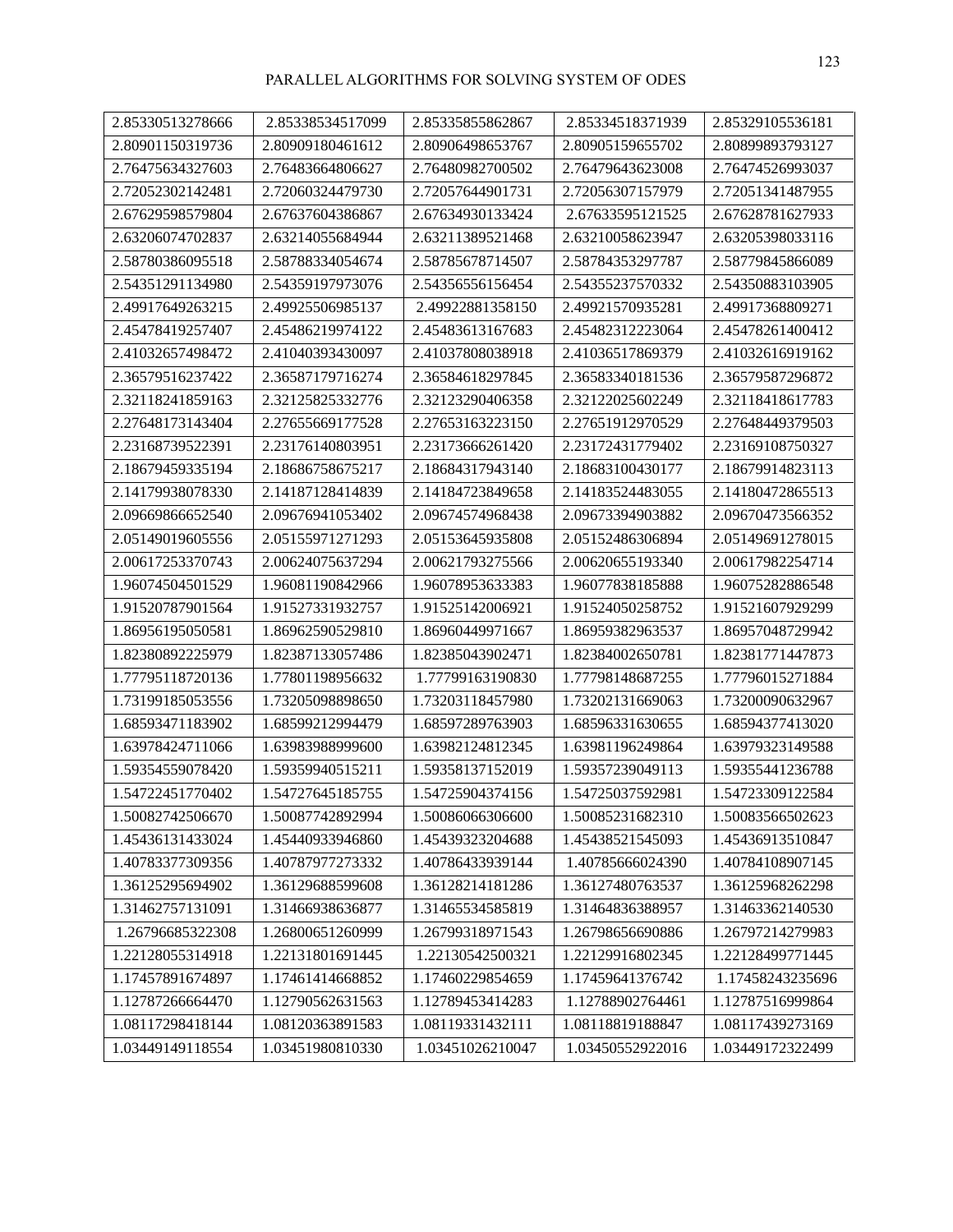| <b>Numerical Solution</b> | Numerical Solution | <b>Numerical Solution</b> | <b>Numerical Solution</b> | Exact Solution $y(x_i)$ |
|---------------------------|--------------------|---------------------------|---------------------------|-------------------------|
| of Heun method            | of Midpoint method | of Optimal method         | of Raltson method         |                         |
| 5.00000000000000          | 5.00000000000000   | 5.00000000000000          | 5.00000000000000          | 5.00000000000000        |
| 4.96273339845022          | 4.96273388672034   | 4.96273372396210          | 4.96273364258349          | 4.96273275247448        |
| 4.92592582412688          | 4.92592679452560   | 4.92592647105349          | 4.92592630931951          | 4.92592456030375        |
| 4.88956769402675          | 4.88956914041257   | 4.88956865827098          | 4.88956841720486          | 4.88956583983235        |
| 4.85364954540027          | 4.85365146163170   | 4.85365082286507          | 4.85365050349006          | 4.85364712766850        |
| 4.81816203486401          | 4.81816441479964   | 4.81816362145240          | 4.81816322479172          | 4.81815907979638        |
| 4.78309593752379          | 4.78309877502233   | 4.78309782913891          | 4.78309735621578          | 4.78309247069916        |
| 4.74844214610843          | 4.74844543502877   | 4.74844433865358          | 4.74844379049120          | 4.74843819249256        |
| 4.71419167011372          | 4.71419540431497   | 4.71419415949239          | 4.71419353711390          | 4.71418725406869        |
| 4.68033563495642          | 4.68033980829803   | 4.68033841707234          | 4.68033772150086          | 4.68033078024999        |
| 4.64686528113818          | 4.64686988748001   | 4.64686835189541          | 4.64686758415398          | 4.64686001095294        |
| 4.61377196341906          | 4.61377699662149   | 4.61377531872203          | 4.61377447983360          | 4.61376630036149        |
| 4.58104715000045          | 4.58105260392449   | 4.58105078575404          | 4.58104987674148          | 4.58104111610987        |
| 4.54868242171719          | 4.54868829022460   | 4.54868633382683          | 4.54868535571288          | 4.54867603847457        |
| 4.51666947123873          | 4.51667574819216   | 4.51667365561048          | 4.51667260941774          | 4.51666275957536        |
| 4.48500010227906          | 4.48500678154218   | 4.48500455481968          | 4.48500344157057          | 4.48499308258513        |
| 4.45366622881517          | 4.45367330425283   | 4.45367094543226          | 4.45366976614902          | 4.45365892094823        |
| 4.42265987431399          | 4.42266733979239   | 4.42266485091607          | 4.42266360662071          | 4.42265229760730        |
| 4.39197317096746          | 4.39198102035432   | 4.39197840346410          | 4.39197709517840          | 4.39196534423820        |
| 4.36159835893560          | 4.36160658610033   | 4.36160384323755          | 4.36160247198299          | 4.36159030049301        |
| 4.33152778559742          | 4.33153638441134   | 4.33153351761672          | 4.33153208441448          | 4.33151951325079        |
| 4.30175390480941          | 4.30176286914592   | 4.30175988045952          | 4.30175838633044          | 4.30174543587598        |
| 4.27226927617144          | 4.27227859990624   | 4.27227549136741          | 4.27227393733194          | 4.27226062748422        |
| 4.24306656429998          | 4.24307624131129   | 4.24307301495856          | 4.24307140203674          | 4.24305775221541        |
| 4.21413853810826          | 4.21414856227706   | 4.21414522014807          | 4.21414354935949          | 4.21412957851382        |
| 4.18547807009344          | 4.18548843530369   | 4.18548497943514          | 4.18548325179888          | 4.18546897841512        |
| 4.15707813563040          | 4.15708883576929   | 4.15708526819683          | 4.15708348473145          | 4.15706892684011        |
| 4.12893181227210          | 4.12894284123029   | 4.12893916398843          | 4.12893732571193          | 4.12892250089492        |
| 4.10103227905624          | 4.10104363072816   | 4.10103984585023          | 4.10103795377996          | 4.10102287917768        |
| 4.07337281581825          | 4.07338448410232   | 4.07338059362032          | 4.07337864877297          | 4.07336334109129        |
| 4.04594680251013          | 4.04595878130906   | 4.04595478725360          | 4.04595279064518          | 4.04593726616225        |
| 4.01874771852525          | 4.01876000174634   | 4.01875590614656          | 4.01875385879228          | 4.01873813336536        |
| 3.99176914202887          | 3.99178172358429   | 3.99177752846771          | 3.99177543138200          | 3.99175952045409        |
| 3.96500474929412          | 3.96501762310120   | 3.96501333049367          | 3.96501118469010          | 3.96499510329657        |
| 3.93844831404343          | 3.93846147402498   | 3.93845708595056          | 3.93845489244178          | 3.93843865521685        |
| 3.91209370679515          | 3.91210714687975   | 3.91210266536062          | 3.91210042515832          | 3.91208404634144        |
| 3.88593489421525          | 3.88594860833762   | 3.88594403539392          | 3.88594174950880          | 3.88592524295100        |
| 3.85996593847398          | 3.85997992057526   | 3.85997525822505          | 3.85997292766672          | 3.85995630683682        |

**Table 5. Numerical and Exact solutions of various methods at grid points when h=0.0125**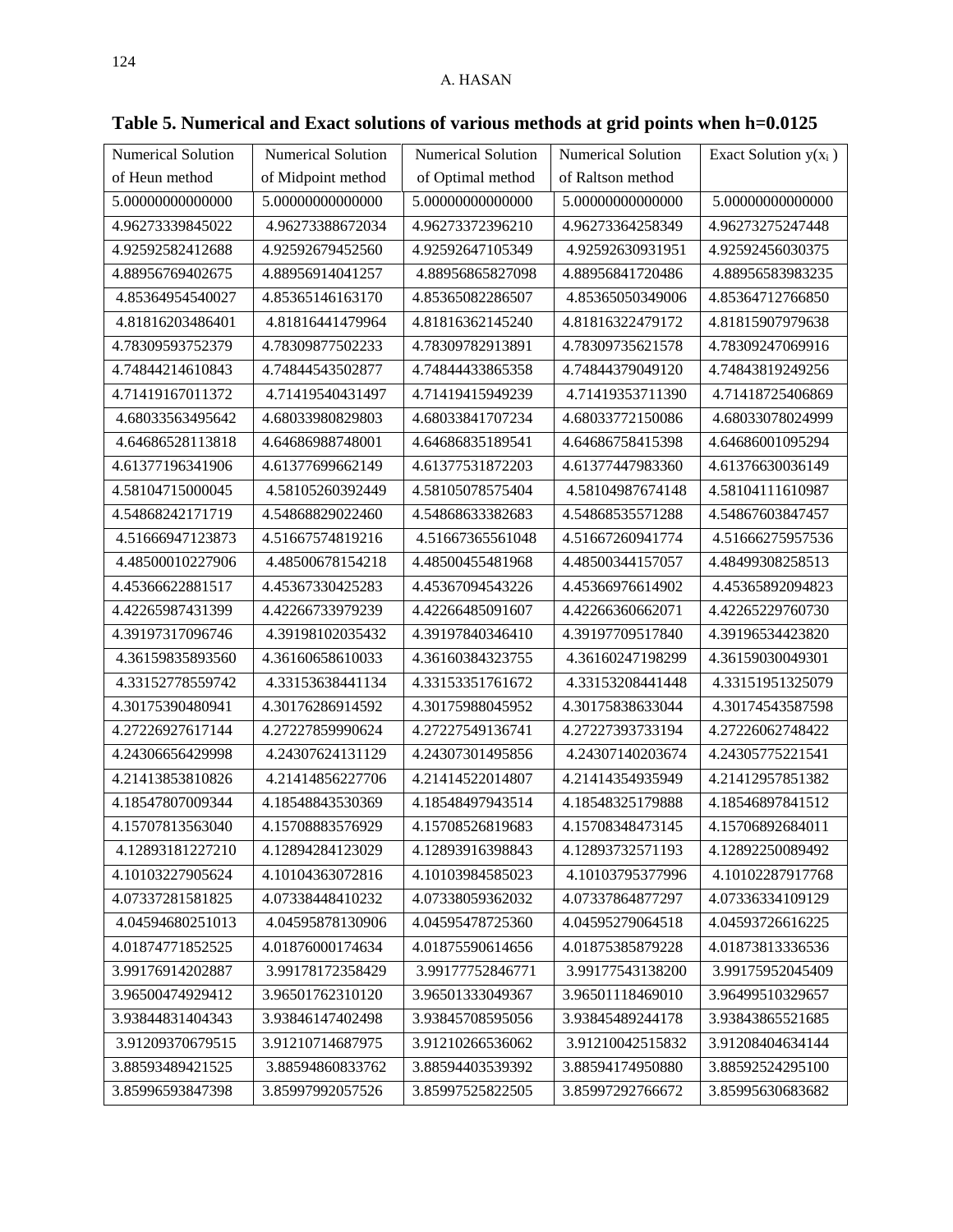| 3.83418099660727 | 3.83419524063537 | 3.83419049089449 | 3.83418811667143 | 3.83417139466220 |
|------------------|------------------|------------------|------------------|------------------|
| 3.80857431988278 | 3.80858881979274 | 3.80858398467467 | 3.80858156779420 | 3.80856475732840 |
| 3.78314025317044 | 3.78315500292475 | 3.78315008444053 | 3.78314762590872 | 3.78313073934511 |
| 3.75787323431736 | 3.75788822788634 | 3.75788322804444 | 3.75788072886604 | 3.75786377820524 |
| 3.73276779352690 | 3.73278302488904 | 3.73277794569524 | 3.73277540687368 | 3.73275840376400 |
| 3.70781855274192 | 3.70783401588424 | 3.70782885934151 | 3.70782628187878 | 3.70780923762195 |
| 3.68302022503182 | 3.68303591395027 | 3.68303068205863 | 3.68302806695525 | 3.68301099251211 |
| 3.65836761398356 | 3.65838352268339 | 3.65837821743981 | 3.65837556569473 | 3.65835847169078 |
| 3.63385561309625 | 3.63387173559236 | 3.63386635899062 | 3.63386367160120 | 3.63384656833212 |
| 3.60947920517933 | 3.60949553549670 | 3.60949008952725 | 3.60948736748919 | 3.60947026492625 |
| 3.58523346175420 | 3.58524999392826 | 3.58524448057811 | 3.58524172488534 | 3.58522463268082 |
| 3.56111354245911 | 3.56113027053617 | 3.56112469178873 | 3.56112190343340 | 3.56110483092581 |
| 3.53711469445735 | 3.53713161249494 | 3.53712597032992 | 3.53712315030230 | 3.53710610652164 |
| 3.51323225184833 | 3.51324935391568 | 3.51324365030893 | 3.51324079959735 | 3.51322379327024 |
| 3.48946163508183 | 3.48947891526024 | 3.48947315218360 | 3.48947027177437 | 3.48945331132916 |
| 3.46579835037488 | 3.46581580275814 | 3.46580998217934 | 3.46580707305672 | 3.46579016662845 |
| 3.44223798913156 | 3.44225560782639 | 3.44224973170888 | 3.44224679485495 | 3.44222995029034 |
| 3.41877622736526 | 3.41879400649173 | 3.41878807679455 | 3.41878511318918 | 3.41876833805150 |
| 3.39540882512358 | 3.39542675881554 | 3.39542077749315 | 3.39541778811392 | 3.39540108968782 |
| 3.37213162591556 | 3.37214970832104 | 3.37214367732322 | 3.37214066314536 | 3.37212404844157 |
| 3.34894055614120 | 3.34895878142291 | 3.34895270269459 | 3.34894966469087 | 3.34893314045096 |
| 3.32583162452327 | 3.32584998685901 | 3.32584386234012 | 3.32584080148080 | 3.32582437418178 |
| 3.30280092154115 | 3.30281941512425 | 3.30281324674955 | 3.30281016400232 | 3.30279383986121 |
| 3.27984461886668 | 3.27986323790643 | 3.27985702760544 | 3.27985392393532 | 3.27983770891365 |
| 3.25695896880193 | 3.25697770752409 | 3.25697145722084 | 3.25696833359012 | 3.25695223339840 |
| 3.23414030371882 | 3.23415915636602 | 3.23415286797895 | 3.23414972534711 | 3.23413374544922 |
| 3.21138503550040 | 3.21140399633262 | 3.21139767177444 | 3.21139451109806 | 3.21137865671557 |
| 3.18868965498380 | 3.18870871827883 | 3.18870235945633 | 3.18869918168905 | 3.18868345780554 |
| 3.16605073140476 | 3.16606989145865 | 3.16606350027257 | 3.16606030636497 | 3.16604471773022 |
| 3.14346491184353 | 3.14348416297109 | 3.14347774131595 | 3.14347453221550 | 3.14345908334967 |
| 3.12092892067227 | 3.12094825720748 | 3.12094180697144 | 3.12093858362242 | 3.12092327882018 |
| 3.09843955900361 | 3.09845897530015 | 3.09845249836486 | 3.09844926170824 | 3.09843410504285 |
| 3.07599370414058 | 3.07601319457225 | 3.07600669281265 | 3.07600344378610 | 3.07598843911339 |
| 3.05358830902750 | 3.05360786798875 | 3.05360134327295 | 3.05359808281066 | 3.05358323377302 |
| 3.03122040170212 | 3.03124002360847 | 3.03123347779758 | 3.03123020683026 | 3.03121551686054 |
| 3.00888708474858 | 3.00890676403714 | 3.00890019898511 | 3.00889691843987 | 3.00888239076526 |
| 2.98658553475141 | 2.98660526588133 | 2.98659868343480 | 2.98659539423507 | 2.98658103188090 |
| 2.96431300175029 | 2.96433277920326 | 2.96432618120138 | 2.96432288426684 | 2.96430869006037 |
| 2.94206680869565 | 2.94208662697637 | 2.94208001525065 | 2.94207671149716 | 2.94206268807126 |
| 2.91984435090490 | 2.91986420454157 | 2.91985758091574 | 2.91985427125523 | 2.91984042105211 |
| 2.89764309551941 | 2.89766297906420 | 2.89765634535400 | 2.89765303069444 | 2.89763935596923 |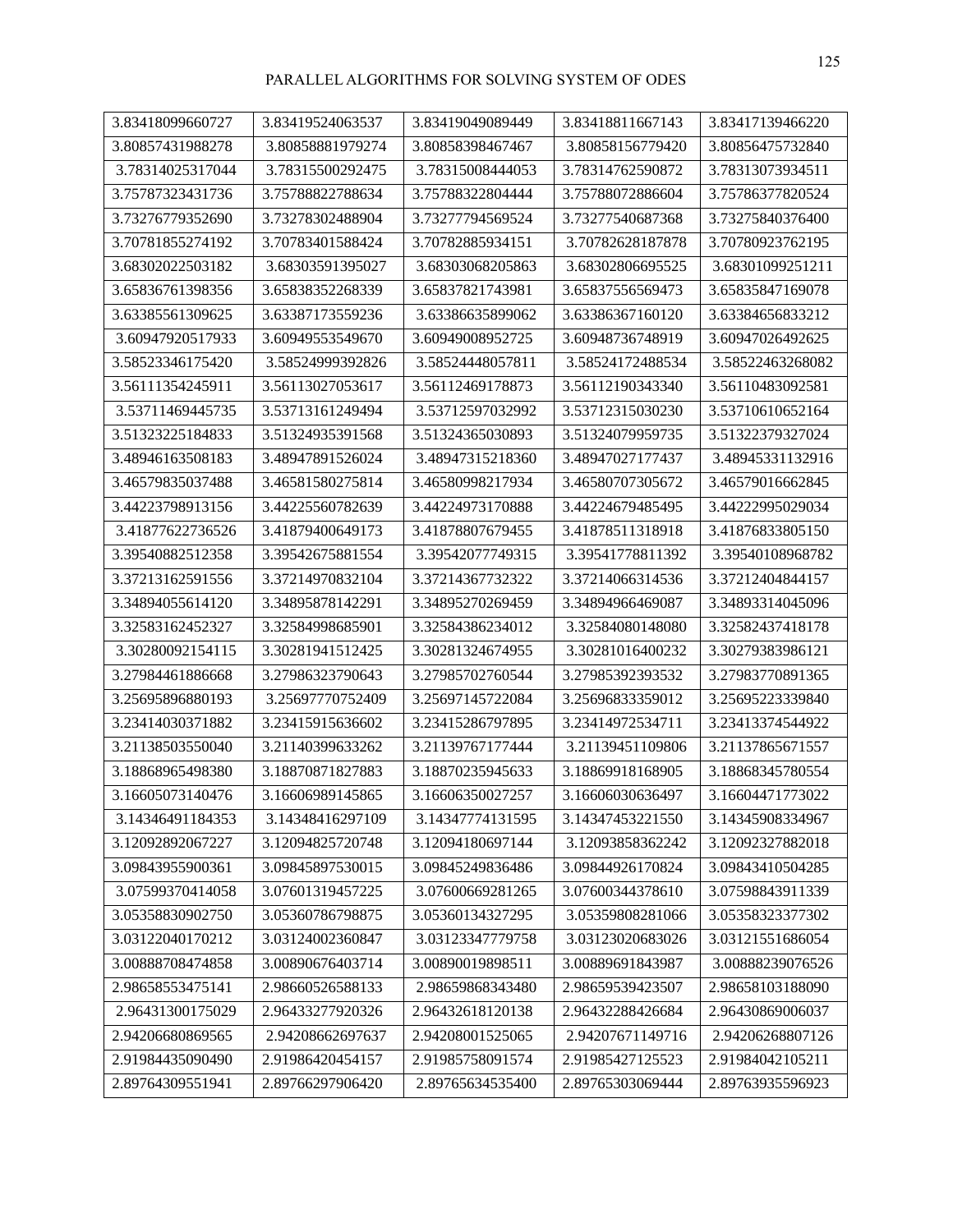| 2.87546058096195 | 2.87548048899151 | 2.87547384700458 | 2.87547052824982 | 2.87545703107419 |
|------------------|------------------|------------------|------------------|------------------|
| 2.85329441639476 | 2.85331434351067 | 2.85330769504636 | 2.85330437309613 | 2.85329105536181 |
| 2.83114228117797 | 2.83116222200727 | 2.83115556885646 | 2.83115224460624 | 2.83113910802852 |
| 2.80900192432851 | 2.80902187352416 | 2.80901521746914 | 2.80901189181010 | 2.80899893793127 |
| 2.78687116397931 | 2.78689111622066 | 2.78688445903495 | 2.78688113285387 | 2.78686836304665 |
| 2.76474788683880 | 2.76476783683213 | 2.76476118028030 | 2.76475785445945 | 2.76474526993037 |
| 2.74263004765066 | 2.74264999012961 | 2.74264333596714 | 2.74264001138427 | 2.74262761317693 |
| 2.72051566865372 | 2.72053559837979 | 2.72052894835292 | 2.72052562588110 | 2.72051341487955 |
| 2.69840283904201 | 2.69842275080509 | 2.69841610665060 | 2.69841278715821 | 2.69840076409012 |
| 2.67628971442491 | 2.67630960304371 | 2.67630296648882 | 2.67629965083941 | 2.67628781627933 |
| 2.65417451628730 | 2.65419437660988 | 2.65418774937206 | 2.65418443842431 | 2.65417279279679 |
| 2.63205553144976 | 2.63207535835398 | 2.63206874214078 | 2.63206543674842 | 2.63205398033116 |
| 2.60993111152865 | 2.60995089992268 | 2.60994429643159 | 2.60994099744326 | 2.60992973037023 |
| 2.58779967239613 | 2.58781941721892 | 2.58781282813719 | 2.58780953639645 | 2.58779845866089 |
| 2.56565969364008 | 2.56567938986185 | 2.56567281686635 | 2.56566953321152 | 2.56565864466900 |
| 2.54350971802378 | 2.54352936064652 | 2.54352280540355 | 2.54351953066767 | 2.54350883103905 |
| 2.52134835094546 | 2.52136793500336 | 2.52136139916851 | 2.52135813417926 | 2.52134762305364 |
| 2.49917425989751 | 2.49919378045748 | 2.49918726567547 | 2.49918401125508 | 2.49917368809271 |
| 2.47698617392550 | 2.47700562608765 | 2.47699913399217 | 2.47699589095732 | 2.47698575509249 |
| 2.45478288308686 | 2.45480226198496 | 2.45479579419848 | 2.45479256336028 | 2.45478261400412 |
| 2.43256323790918 | 2.43258253871115 | 2.43257609684481 | 2.43257287900865 | 2.43256311525199 |
| 2.41032614884821 | 2.41034536675656 | 2.41033895240999 | 2.41033574837552 | 2.41032616919162 |
| 2.38807058574538 | 2.38808971599772 | 2.38808333075888 | 2.38808014131989 | 2.38807074556720 |
| 2.36579557728498 | 2.36581461515447 | 2.36580826059949 | 2.36580508654385 | 2.36579587296872 |
| 2.34350021045079 | 2.34351915124661 | 2.34351282893965 | 2.34350967104924 | 2.34350063828860 |
| 2.32118362998234 | 2.32120246905017 | 2.32119618054325 | 2.32119303959385 | 2.32118418617783 |
| 2.29884503783060 | 2.29886377055305 | 2.29885751738590 | 2.29885439414716 | 2.29884571850173 |
| 2.27648369261316 | 2.27650231441026 | 2.27649609811017 | 2.27649299334549 | 2.27648449379503 |
| 2.25409890906892 | 2.25411741539856 | 2.25411123748022 | 2.25410815194671 | 2.25409982671656 |
| 2.23169005751216 | 2.23170844387055 | 2.23170230583590 | 2.23169924028428 | 2.23169108750327 |
| 2.20925656328607 | 2.20927482520820 | 2.20926872854629 | 2.20926568372081 | 2.20925770142374 |
| 2.18679790621572 | 2.18681603927578 | 2.18680998546261 | 2.18680696210100 | 2.18679914823113 |
| 2.16431362006035 | 2.16433161987222 | 2.16432561037059 | 2.16432260920396 | 2.16431496161541 |
| 2.14180329196513 | 2.14182115418280 | 2.14181519044217 | 2.14181221219496 | 2.14180472865513 |
| 2.11926656191227 | 2.11928428223025 | 2.11927836568659 | 2.11927541107648 | 2.11926808926843 |
| 2.09670312217142 | 2.09672069632524 | 2.09671482840087 | 2.09671189813872 | 2.09670473566352 |
| 2.07411271674956 | 2.07413014051614 | 2.07412432261963 | 2.07412141740938 | 2.07411441178842 |
| 2.05149514084012 | 2.05151241003824 | 2.05150664356420 | 2.05150376410284 | 2.05149691278015 |
| 2.02885024027149 | 2.02886735076220 | 2.02886163709119 | 2.02885878406865 | 2.02885208441315 |
| 2.00617791095489 | 2.00619485864193 | 2.00618919914029 | 2.00618637323941 | 2.00617982254714 |
| 1.98347809833150 | 1.98349487916173 | 1.98348927518148 | 1.98348647707789 | 1.98348007257424 |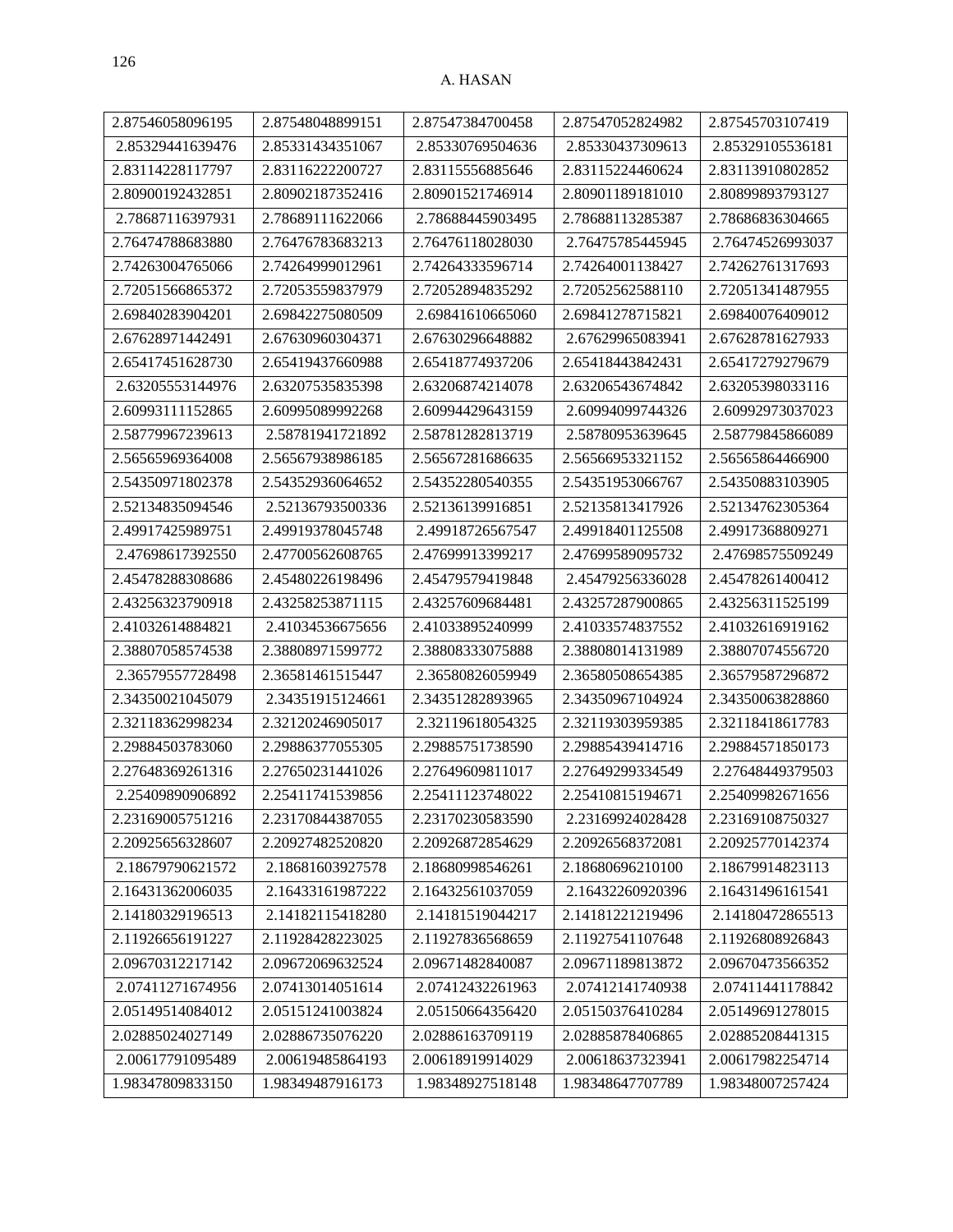| 1.96075079681901 | 1.96076740678281 | 1.96076185966146 | 1.96075909002356 | 1.96075282886548 |
|------------------|------------------|------------------|------------------|------------------|
| 1.93799604925743 | 1.93801248438912 | 1.93800699544956 | 1.93800425493843 | 1.93799813421655 |
| 1.91521394635428 | 1.91523020273251 | 1.91522477328288 | 1.91522206255220 | 1.91521607929299 |
| 1.89240462612902 | 1.89242069987718 | 1.89241533121074 | 1.89241265090674 | 1.89240680207464 |
| 1.86956827335695 | 1.86958416064359 | 1.86957885403855 | 1.86957620479994 | 1.86957048729942 |
| 1.84670511901234 | 1.84672081605151 | 1.84671557277095 | 1.84671295522886 | 1.84670736590650 |
| 1.82381543971091 | 1.82383094276260 | 1.82382576405430 | 1.82382317883220 | 1.82381771447873 |
| 1.80089955715169 | 1.80091486252220 | 1.80090974961853 | 1.80090719733219 | 1.80090185468448 |
| 1.77795783755826 | 1.77797294160053 | 1.77796789571833 | 1.77796537697573 | 1.77796015271884 |
| 1.75499069111922 | 1.75500559023329 | 1.75500061257373 | 1.75499812797500 | 1.75499301874409 |
| 1.73199857142821 | 1.73201326206151 | 1.73200835380997 | 1.73200590394737 | 1.73200090632967 |
| 1.70898197492314 | 1.70899645357091 | 1.70899161589685 | 1.70898920135466 | 1.70898431189140 |
| 1.68594144032493 | 1.68595570353054 | 1.68595093758743 | 1.68594855894191 | 1.68594377413020 |
| 1.66287754807562 | 1.66289159243094 | 1.66288689935607 | 1.66288455717539 | 1.66287987347013 |
| 1.63979091977582 | 1.63980474192159 | 1.63980012283599 | 1.63979781768019 | 1.63979323149588 |
| 1.61668221762175 | 1.61669581424786 | 1.61669127025619 | 1.61668900267713 | 1.61668451038974 |
| 1.59355214384153 | 1.59356551168742 | 1.59356104387786 | 1.59355881441911 | 1.59355441236788 |
| 1.57040144013108 | 1.57041457598606 | 1.57041018543017 | 1.57040799462703 | 1.57040367911625 |
| 1.54723088708947 | 1.54724378779301 | 1.54723947554565 | 1.54723732392504 | 1.54723309122584 |
| 1.52404130365369 | 1.52405396609578 | 1.52404973319499 | 1.52404762127542 | 1.52404346762749 |
| 1.50083354653302 | 1.50084596765448 | 1.50084181512138 | 1.50083974341288 | 1.50083566502623 |
| 1.47760850964291 | 1.47762068643566 | 1.47761661527434 | 1.47761458427844 | 1.47761057733507 |
| 1.45436712353837 | 1.45437905304580 | 1.45437506424323 | 1.45437307445287 | 1.45436913510847 |
| 1.43111035484705 | 1.43112203416426 | 1.43111812869017 | 1.43111618058968 | 1.43111230497531 |
| 1.40783920570177 | 1.40785063197588 | 1.40784681078270 | 1.40784490484774 | 1.40784108907145 |
| 1.38455471317281 | 1.38456588360326 | 1.38456214762598 | 1.38456028432350 | 1.38455652447196 |
| 1.36125794869976 | 1.36126886053857 | 1.36126521069467 | 1.36126339048285 | 1.36125968262298 |
| 1.33795001752311 | 1.33796066807516 | 1.33795710526451 | 1.33795532859274 | 1.33795166877323 |
| 1.31463205811546 | 1.31464244473875 | 1.31463896984355 | 1.31463723715234 | 1.31463362140530 |
| 1.29130524161255 | 1.29131536171847 | 1.29131197560312 | 1.29131028732409 | 1.29130671166654 |
| 1.26797077124397 | 1.26798062229754 | 1.26797732580859 | 1.26797568236444 | 1.26797214279983 |
| 1.24462988176369 | 1.24463946128383 | 1.24463625524986 | 1.24463465705430 | 1.24463114957407 |
| 1.22128383888039 | 1.22129314444014 | 1.22129002967172 | 1.22128847712944 | 1.22128499771445 |
| 1.19793393868766 | 1.19794296791443 | 1.19793994520402 | 1.19793843871065 | 1.19793498333268 |
| 1.17458150709404 | 1.17459025766981 | 1.17458732779168 | 1.17458586773376 | 1.17458243235696 |
| 1.15122789925296 | 1.15123636891452 | 1.15123353262470 | 1.15123211937964 | 1.15122869996196 |
| 1.12787449899266 | 1.12788268553184 | 1.12787994356802 | 1.12787857750404 | 1.12787516999864 |
| 1.10452271824606 | 1.10453061950990 | 1.10452797259138 | 1.10452665406752 | 1.10452325442416 |
| 1.08117399648062 | 1.08118161037159 | 1.08117905919920 | 1.08117778856526 | 1.08117439273169 |
| 1.05782980012825 | 1.05783712460445 | 1.05783466986050 | 1.05783344745699 | 1.05783005138031 |
| 1.03449162201530 | 1.03449865509064 | 1.03449629743884 | 1.03449512359699 | 1.03449172322499 |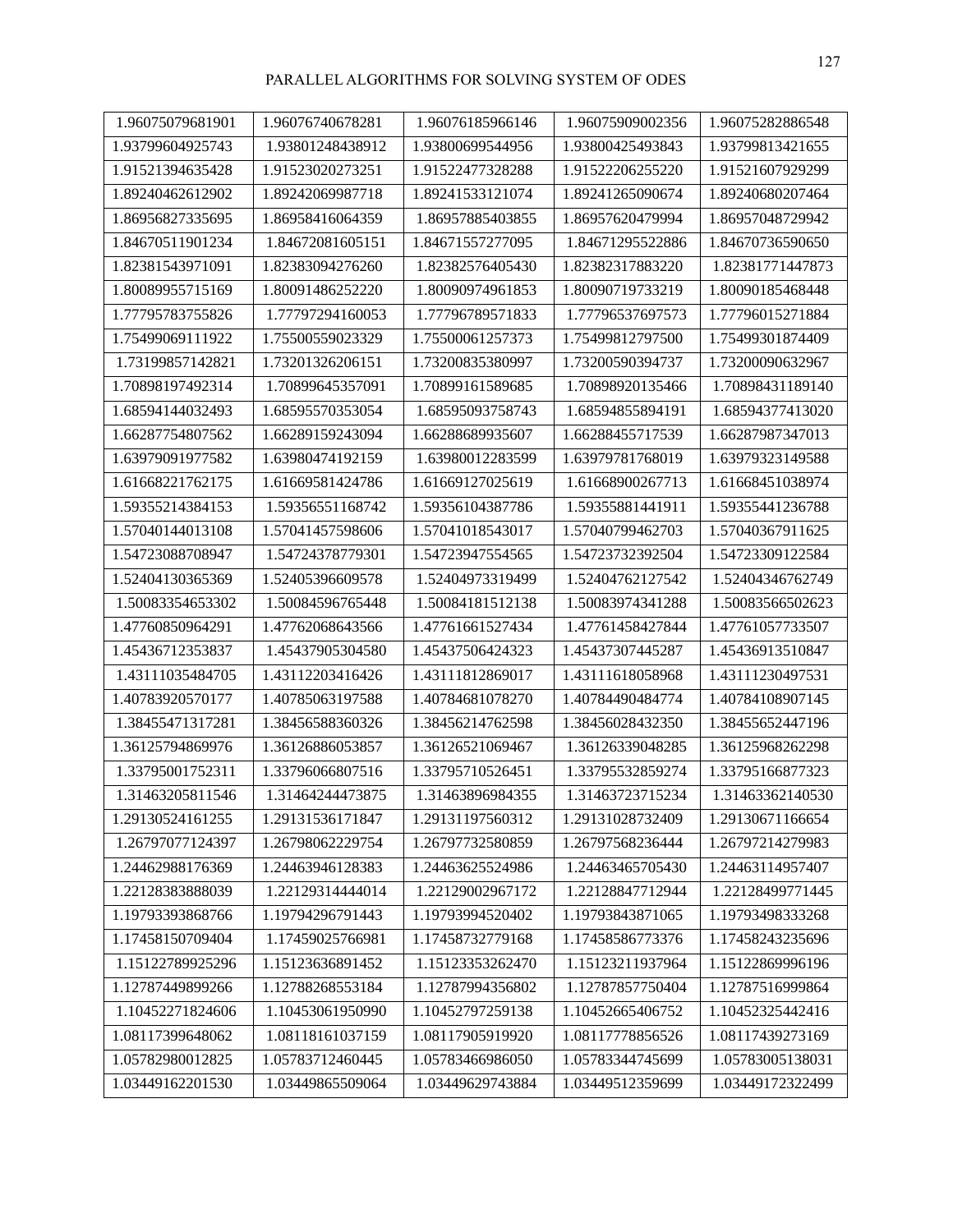| Step size h | Average % Error in  | Average % Error in | Average % Error in | Average % Error in |
|-------------|---------------------|--------------------|--------------------|--------------------|
|             | Midpoint method     | Heun method        | Optimalmethod      | Raltson method     |
|             | p2=9.804732502      | $p1=1.490367120$   | p3=1.1060551209701 | p4=1.1871343958564 |
| $h=0.2$     | 677809e-001         | $678143e+000$      | $10e+000$          | $42e+000$          |
|             | p2=3.47504795215030 | p1=5.2851196716503 | p3=3.9833419508330 | p4=4.2723398234604 |
| $h=0.1$     | 8e-001              | 65e-001            | $45e-001$          | 53e-001            |
|             | p2=7.54606238799641 | p1=1.0985600082081 | p3=8.4892578515347 | p4=9.0347788915291 |
| $h=0.05$    | 5e-002              | $12e-001$          | 21e-002            | 19e-002            |
|             | p2=2.41242827674237 | p1=3.5632497169804 | p3=2.7478122509415 | p4=2.9327572298309 |
| $h=0.025$   | $2e-002$            | 07e-002            | $96e-002$          | $16e-002$          |
|             | p2=5.80408547079670 | p1=8.4994213086670 | p3=6.5872554942438 | p4=7.0196919845357 |
| $h=0.0125$  | 7e-003              | $43e-003$          | $05e-003$          | 70e-003            |

**Table.6. Estimation of average % errors by various methods at different step size h** 

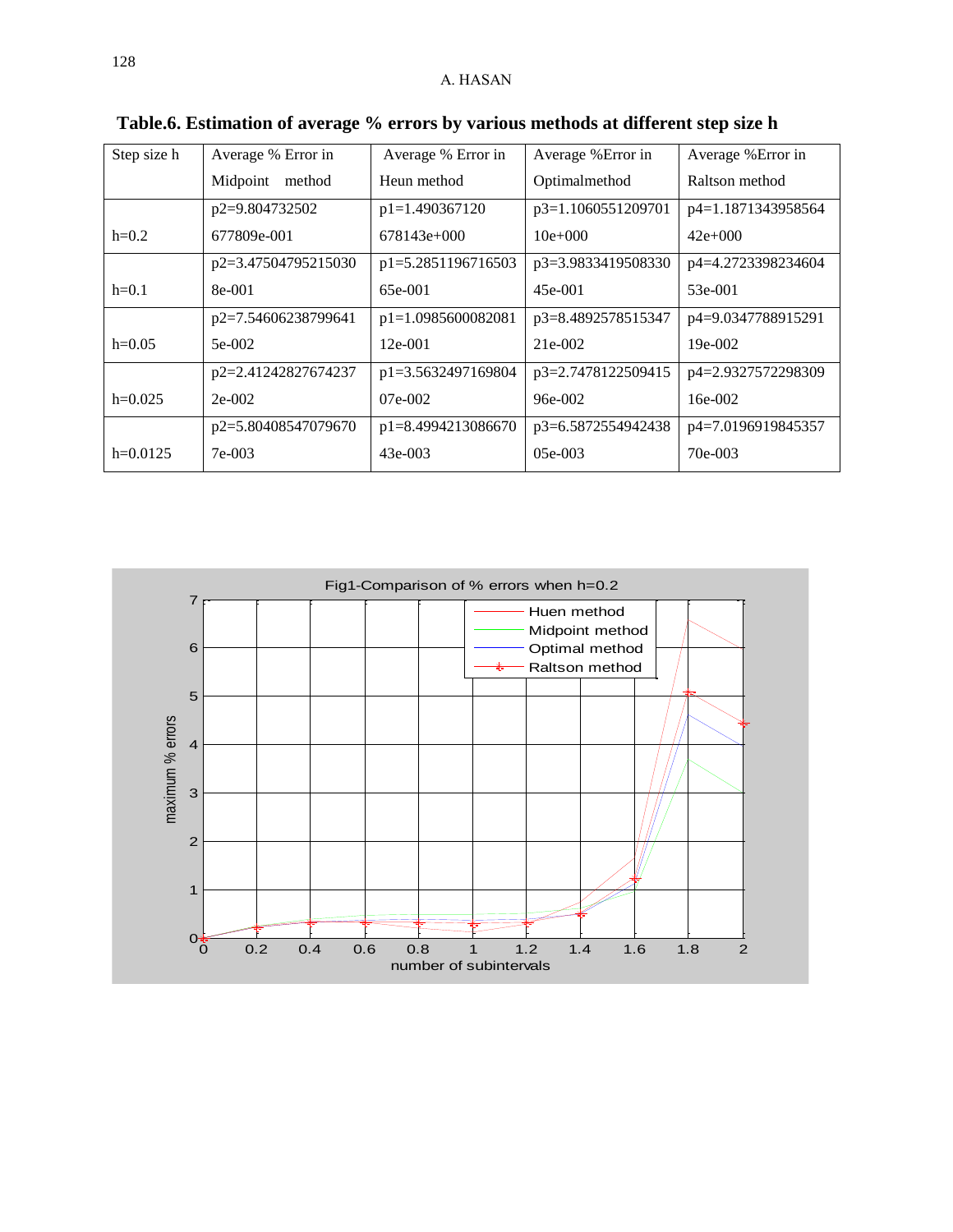

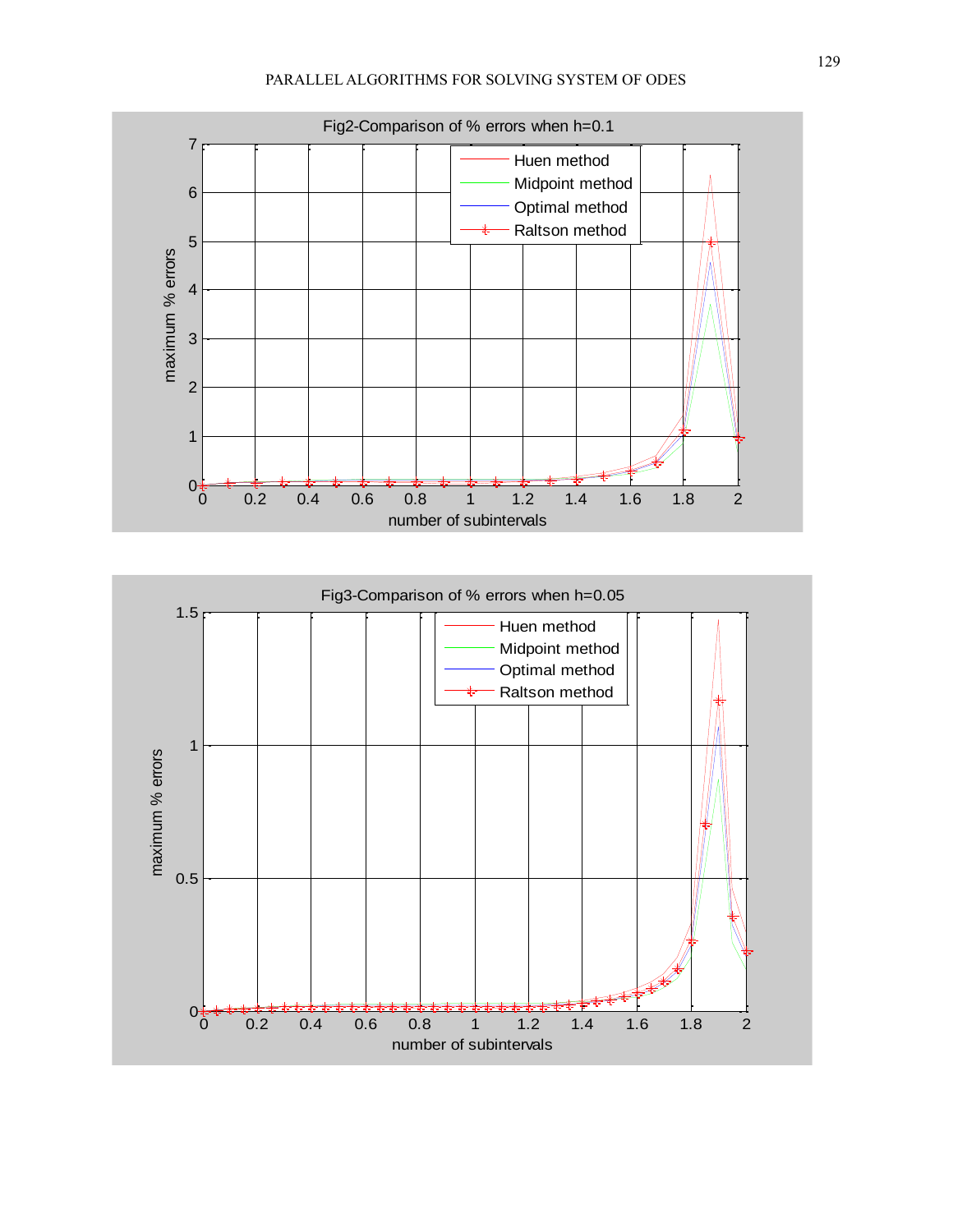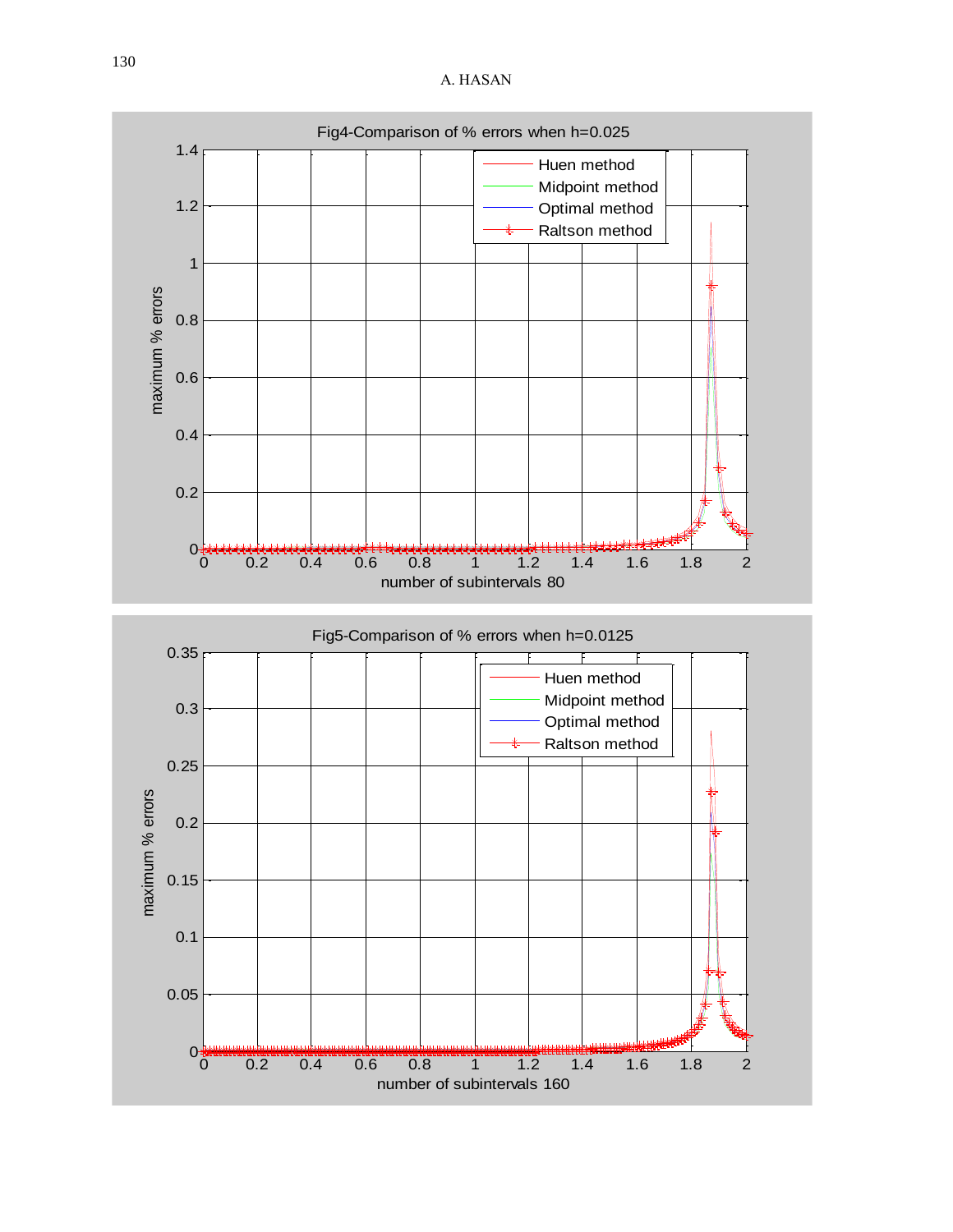# **Problem 2.**

 **Table 7. Estimation of % errors by various methods at end point with step size h**

| Step size h | Average % Error    | Average %       | Average %       | Average %        |
|-------------|--------------------|-----------------|-----------------|------------------|
|             | in Midpoint        | Error in        | Error in        | Error in Raltson |
|             | method             | Heun method     | Optimal method  | method           |
|             |                    |                 |                 |                  |
|             | $p2 = 4.540740607$ | p1=6.5619859201 | p3=5.1109776404 | p4= 5.467626711  |
| $h=0.2$     | 540969e+000        | 00095e+000      | 57402e+000      | 817050e+000      |
|             | $p2 =$             | $p1 =$          | $p3=$           | $p4=$            |
|             | 1.1477958972148    | 1.6473117634616 | 1.3011682115037 | 1.3869795105165  |
| $h=0.1$     | $05e+000$          | $57e+000$       | $21e+000$       | $71e+000$        |
|             | $p2=$              | $p1 =$          | $p3=$           | $p4=$            |
|             | 2.8835044462315    | 4.1231117313856 | 3.2807771188342 | 3.4904812222840  |
| $h=0.05$    | 04e-001            | 71e-001         | 93e-001         | 70e-001          |
|             | $p2=$              | $p1 =$          | $p3=$           | $p4=$            |
|             | 7.2248003205440    | 1.0310829509984 | 8.2354213720311 | 8.7531911557116  |
| $h=0.025$   | 49e-002            | 61e-001         | 96e-002         | 36e-002          |
|             | $p2=$              | $p1 =$          | $p3=$           | $p4=$            |
|             | 1.8080995090460    | 2.5778784328693 | 2.0629405539850 | 2.1915408439673  |
| $h=0.0125$  | 13e-002            | 92e-002         | 26e-002         | 85e-002          |

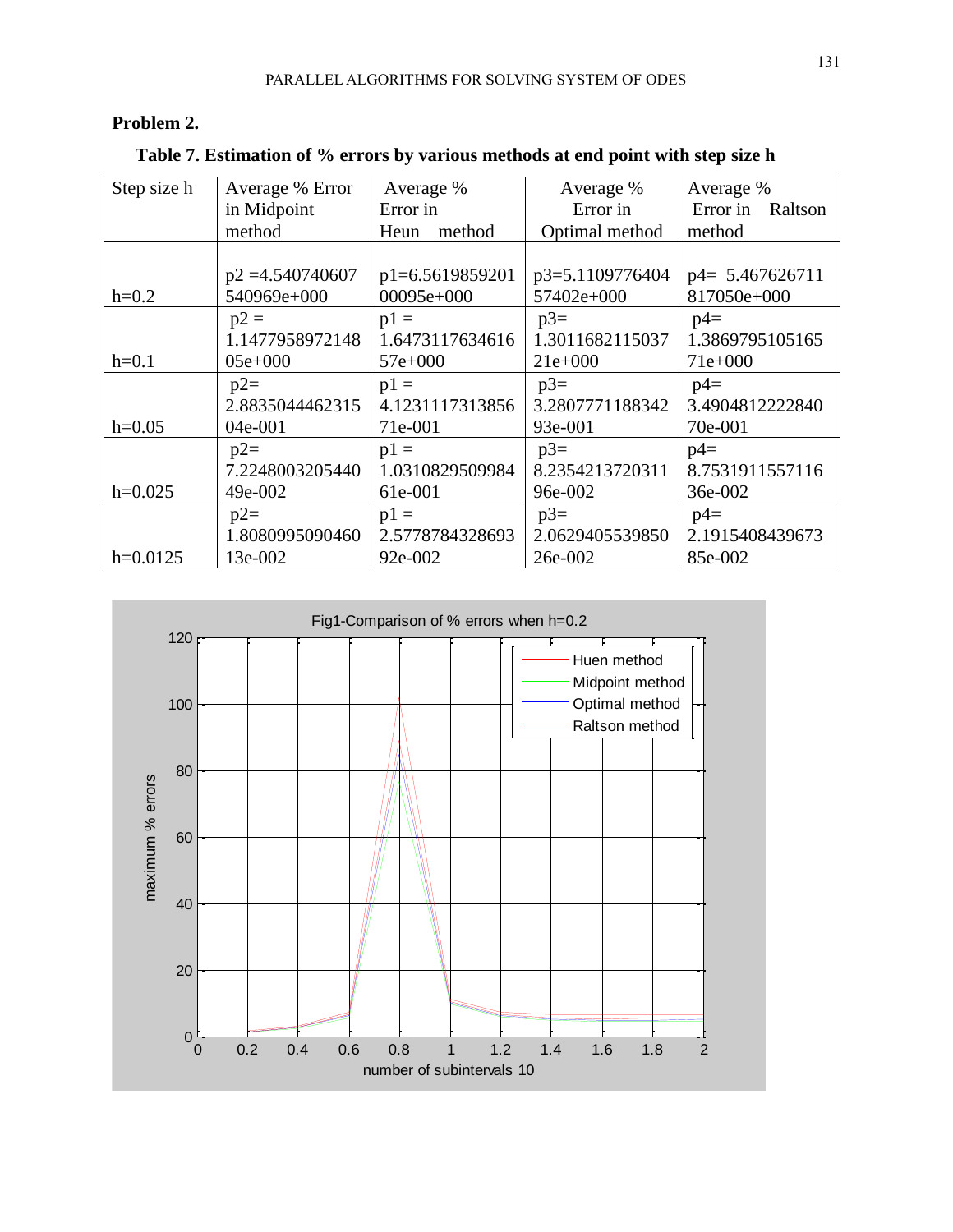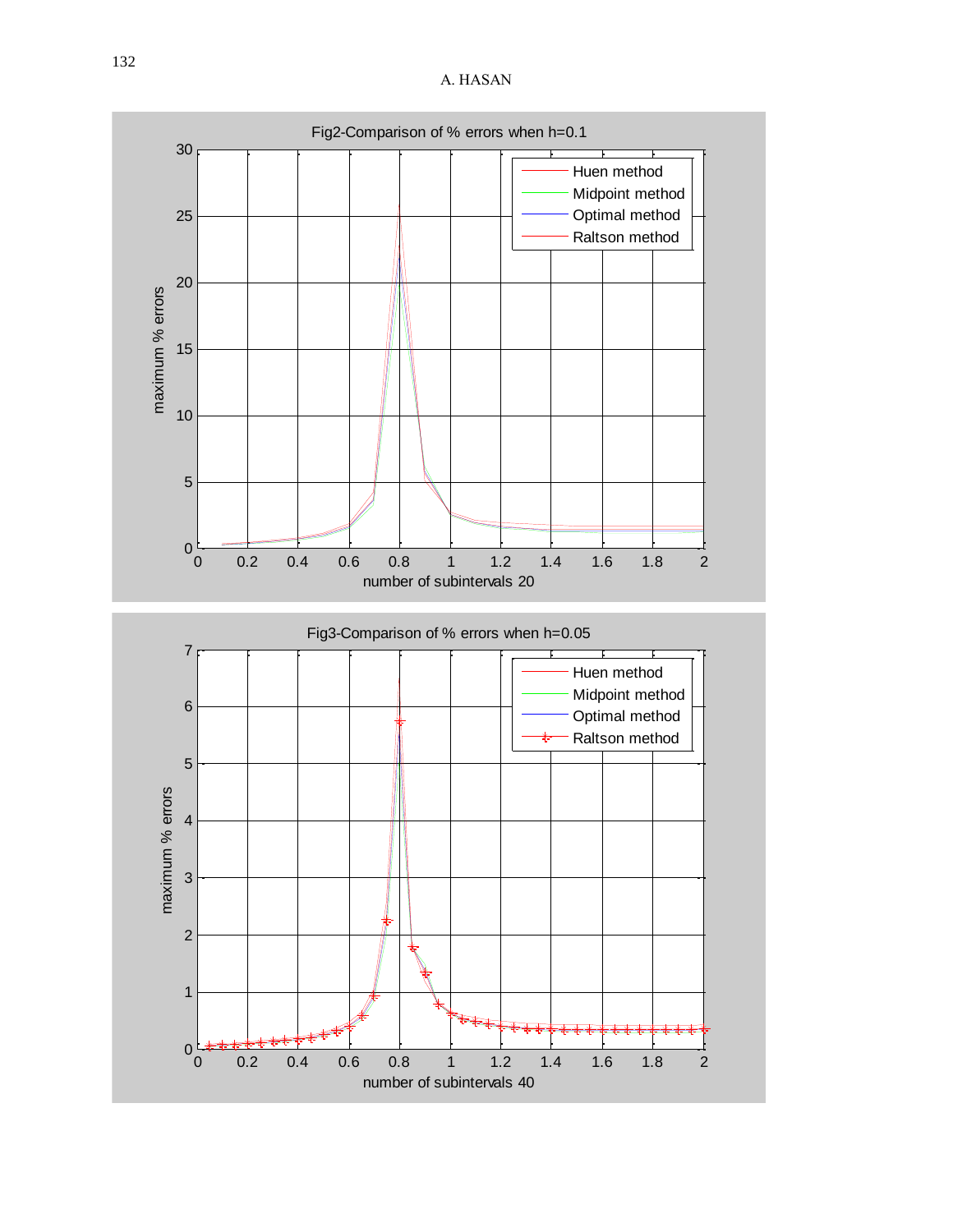

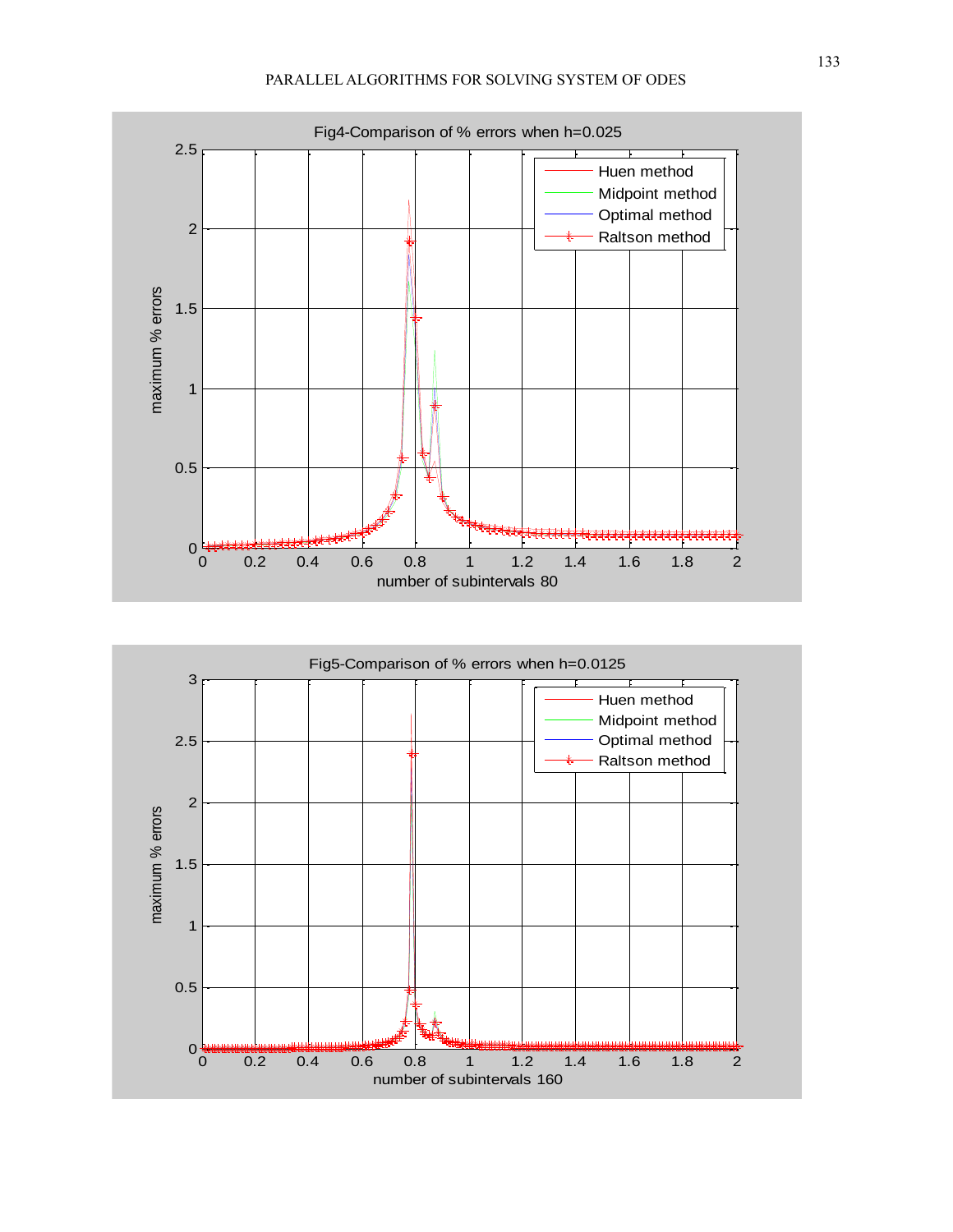| Step<br>Size h | Ratios % Error in<br>midpoint Method |         | Ratios % Error in<br>Huen Method |                   | Ratios % Error in<br><b>Optimal Method</b> |                   | Ratios % Error in<br><b>Raltson Method</b> |                   |
|----------------|--------------------------------------|---------|----------------------------------|-------------------|--------------------------------------------|-------------------|--------------------------------------------|-------------------|
|                | Problm1                              | Problm2 | Prob1                            | Prob <sub>2</sub> | Prob1                                      | Prob <sub>2</sub> | Prob1                                      | Prob <sub>2</sub> |
| 0.2            |                                      |         |                                  |                   |                                            |                   |                                            |                   |
|                | 2.8215                               | 3.9561  | 2.8199                           | 3.9835            | 2.7767                                     | 3.9280            | 2.7787                                     | 3.9421            |
| 0.1            |                                      |         |                                  |                   |                                            |                   |                                            |                   |
| 0.05           | 4.6051                               | 3.9806  | 4.8110                           | 3.9953            | 4.6922                                     | 3.9660            | 4.7288                                     | 3.9736            |
|                | 3.1280                               | 3.9911  | 3.0830                           | 3.9988            | 3.0895                                     | 3.9837            | 3.0806                                     | 3.9877            |
| 0.025          |                                      |         |                                  |                   |                                            |                   |                                            |                   |
|                | 4.1564                               | 3.9958  | $4.1923=$                        | 3.9997            | 4.1714                                     | 3.9921            | 4.1779                                     | 3.9941            |
| 0.0125         | $= 2^2$                              | $= 2^2$ | $2^2$                            | $= 2^2$           | $= 2^2$                                    | $= 2^2$           | $= 2^2$                                    | $= 2^2$           |

 **Table8. Ratios of percentage error between different values of h**

From the Table6 and Table7.The calculated results are displayed for average percentage errors at different step size. Reasonably good results are obtained even for a large step size and the approximation can be improved by decreasing the step size. According to the results Midpoint method give good result when compare with exact solution. Since midpoint method has minimum error as compared to other methods. From the Table8 we see that when we reduce the step size  $h/2$  the ratios of % errors are equivalent to  $2<sup>2</sup>$ . This verifies that each method is second order RK method. Thus the accuracy of Midpoint method is good among them. Hence we conclude that Midpoint method is most effective scheme overall.

### **5. CONCLUSIONS**

 The RK2 methods are simple methods of solving first-order system of ODE, particularly suitable for quick programming because of their great simplicity, although their accuracy is not high. First, the midpoint method is more accurate than other RK2 methods. Second, it is more stable. The above plots shows the results obtained from different algorithms at different step size. One can easily adopt this paper as needed for a different type of problems for solving system ordinary differential equations for more variables first order linear equations. Inner working of the numerical methods will be clear, especially for the students. In using numerical procedure, such as Midpoint method, one must always keep in mind the question of whether the results are accurate enough to be useful. In the preceding examples, the accuracy of the numerical results could be ascertained directly by a comparison with the solution obtained analytically. Thus from